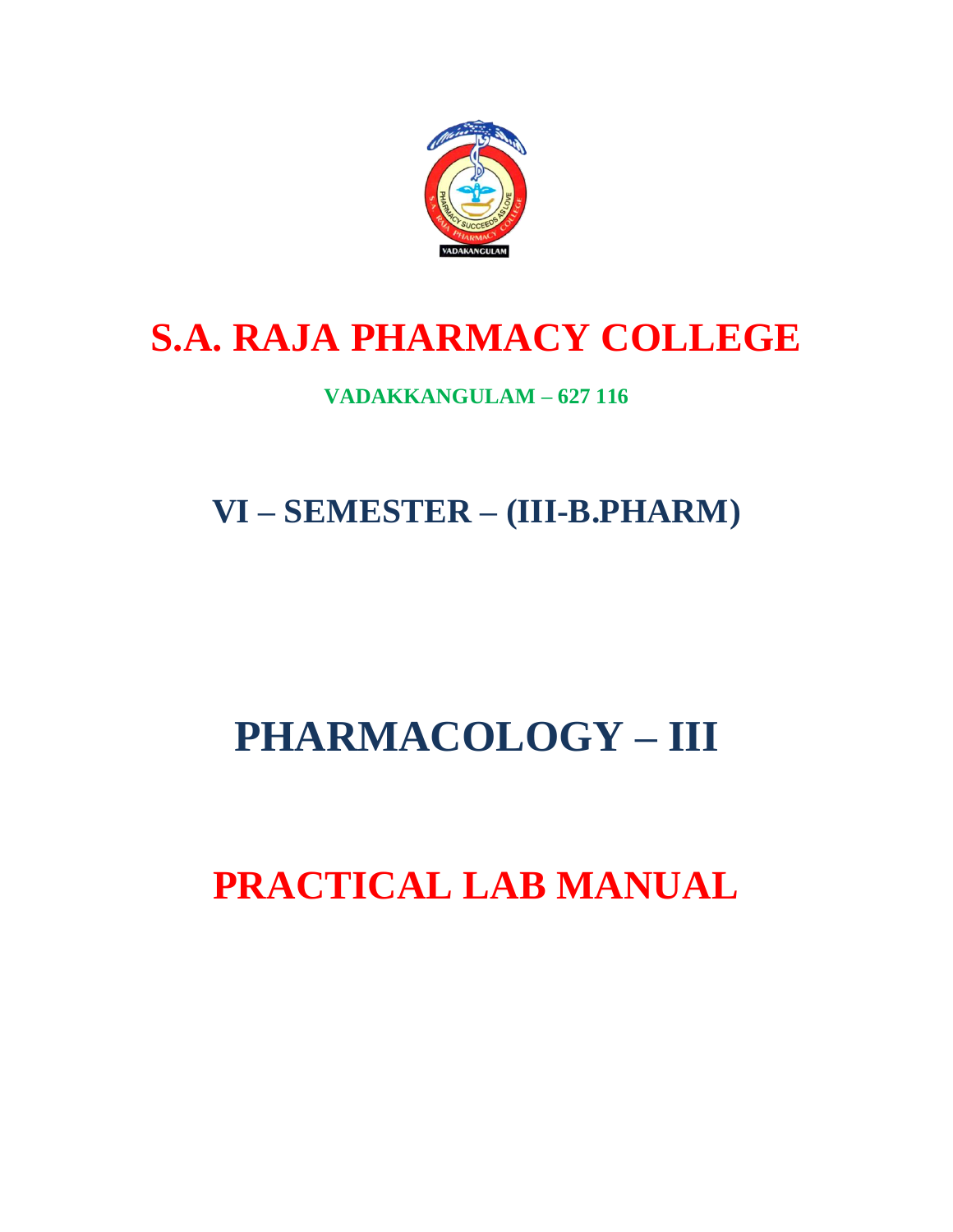#### **Exp No : I**

## **GUIDELINGS ON DOSAGE CALCULATION AND STOCK SOLUTION PREPARATION IN EXPERIMENTAL ANIMALS STUDIES**

## **Aim – To prepare stock solution and calculate dosage calculations in experimental animals studies (or) Preclinical studies**

#### **Introduction:**

Experimental animals are very important tool in non-human research models

Dosage calculations and stock solution preparation based on dosage rationable formula are prerequisites to drug administration in experimental animals

However, drug dosage calculations and stock solutions preparations are not clearly explained in most scientific literature.

#### **Vehicle of choice, drugs dissolutions & volume selections rationale:**

A vehicle is any substance that acts as when drug is administered

Vehicle which is an essential consideration in all animal research should be biologically inert, it has no toxic effects on animals influence the results obtained for the compound under investigations.

Eg-water, normal saline (0.9% nacl), 50% polyethylene glycol, 5-10% tween 80,0.25% methyl cellulose (or) carboxy methyl cellulose.

In most researches involving experimental animals dosage are usually calculated from stock solution of the test drugs dissolved in vehicle.

According to OECD's (organization of economic corporation and development) guidelines, dosage of drug should be constituted in an appropriate volume not usually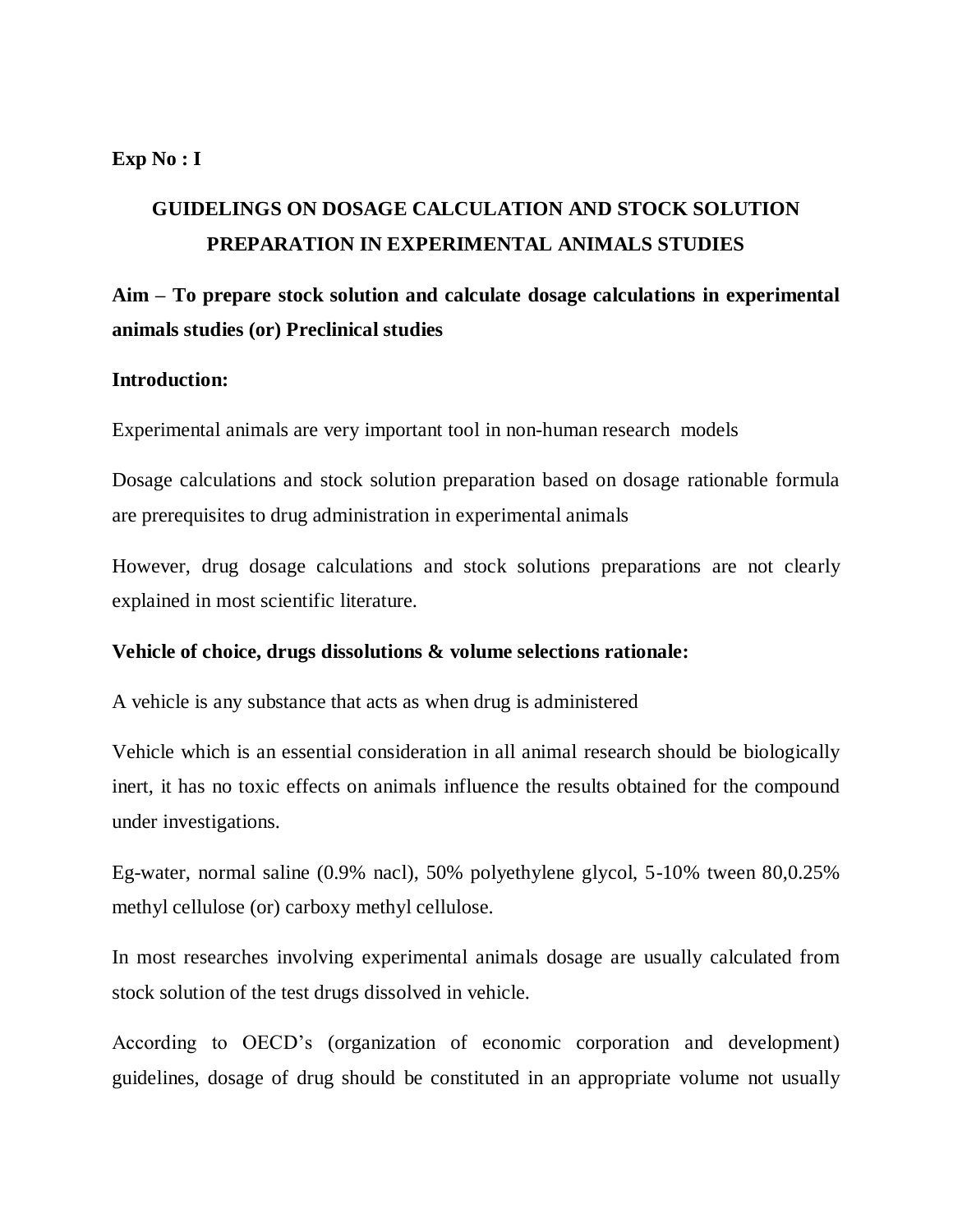exceeding 10 ml/kg body weight of experimental animals for non aqueous solvent in oral route of administration.

however the aqueous solvents 20ml/kg body weight can be considered large dose volumes. Can cause unnecessary stress to animals large dose volumes. Can cause unnecessary stress to animal can also overload the stomach capacity and pass immediately into the small bowel or can result in passive reflux in stomach, aspiration, pneumonia, pharynageal, esophageal and gastrin irritation or injury with structure formation.

However, highly viscous drug solutions should be diluted whenever possible, for ease of adininistation.

However, final dilution valume should be not exceed 20ml/kg. based on 10ml/kg valume selection, required dose valume for a 100gm rat can be calculated as follows 100g/1000gx10ml=ml

 $NB-1g=100g$ 

Based on 20ml/kg volume selection, required dose volume for a 100g not can be calculated as follows.

100g/1000gx20ml=2ml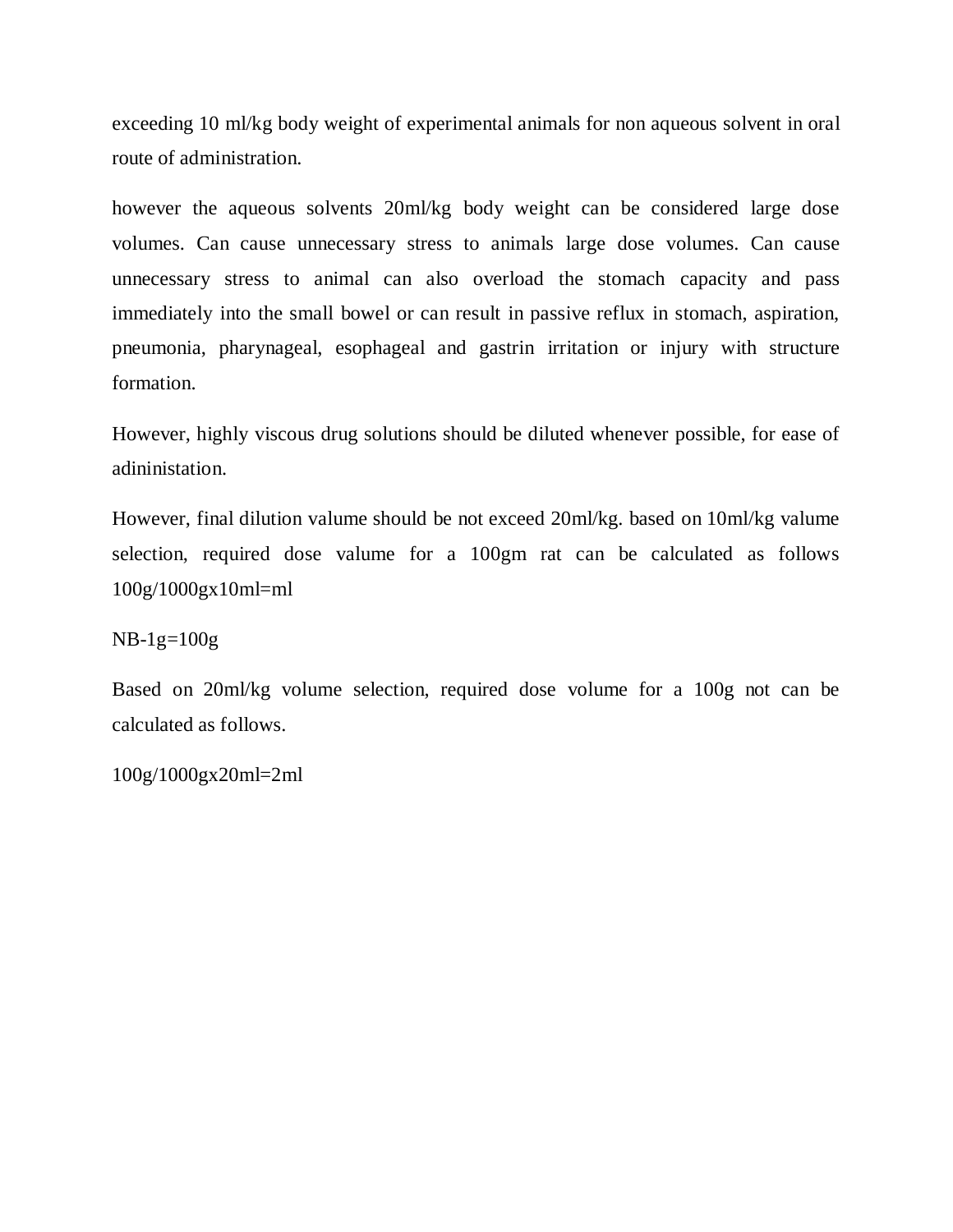#### **Exp No : II**

### **ANTI – ALLERGIC ACTIVITY BY MAST CELL STABILIZATION ASSAY**

#### **Requirements**

Animals – guinea pigs  $= 400 - 600$  gms

Albino rats  $-175 - 200$  gms

Drugs – histamine dihydrochloride aerosol (0.2% W/V)

Chlorpheniramine maleate (2mg / kg)

Disodium chromoglycoate (50mg / kg)

Reagents – Saline solution (0.9%)

Egg albumin (100  $\mu$ g / ml)

Toludine blue solution (1%)

Instruments – microscope with 10x magnification lens

#### **Procedure-**

#### **Evaluation of bronchoconstriction in guinea pigs by using histramine aerosol-**

To take two groups of guinea pigs. Each group containing 3 animals. Animals have to be fasted over night. Normal saline gives to the group-I animals Chlorpheniramine maleate (2mg/kg) gives to the group-II animals. Before the drug administration animals should be exposed to the histamine aerosol (0.2%) in histamine chamber. Then determine the end point. The pre-covulsion dyspea (PGD) is the time of exposure of histamine aerosol to onset of dyspnea that leads to convulsion. As early air & time of onset of PCG is to be noted on day zero. Then animals have to treat with drug after 24 hrs. After 1 hr of drug admonition once again are exposed to histamine aerosol & PCD is determined.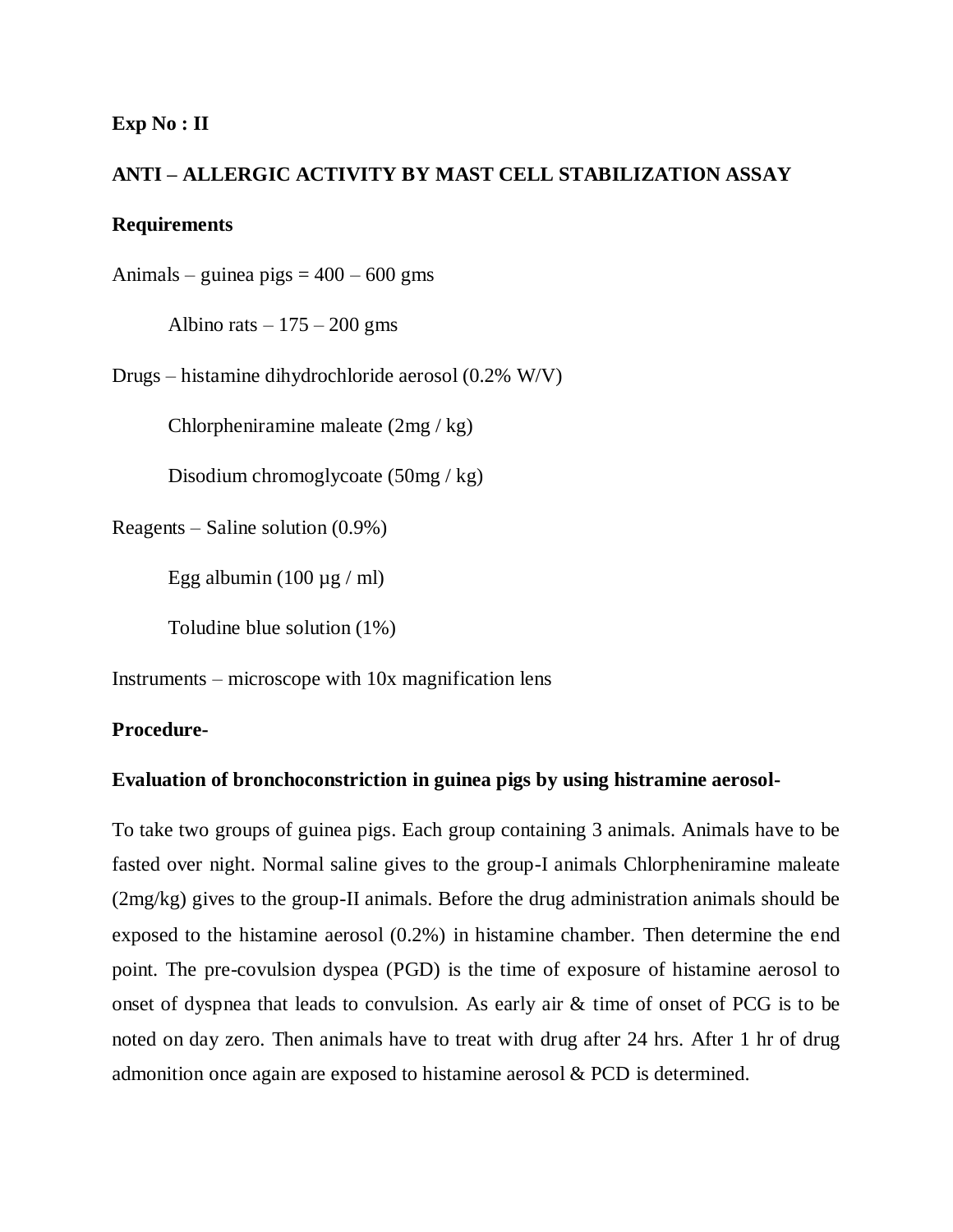Percentage (%) of protection offered by the drug can be calculated by the below formula.

## **Formula:**

## **Percentage protection –**  $(1-T_1/T_1)x100$

Where  $T_1$ =mean value of PCD before drug administration

T2=mean value of PCD after drug administration.

#### **Observations:**

| Group                     | Percentage protection |
|---------------------------|-----------------------|
| $Group-2$                 |                       |
| Chlorphemniramine maleate |                       |
| (2mg/kg)                  |                       |

## **Mast cell stabilization activity:**

Albino rats are divided in to 2 groups. Each containing 3 animals. Group-1 receives normal saline. Disodium chromoglycalate (50mg/kg) gives group-2 for 3 days. Inject  $10$ ml/kg of 0.9% saline into peritoneal cavity on  $4<sup>th</sup>$  day to each animal. Massage the peritoneal region of the animal gently for 5min, then collect the peritoneal fluid and transfer to the test tube which is carrying 7-10ml of PRMI buffer. Centrifuge the fluid for 400-500RPM. Discard the supernatant & wash the pellets of mast cells twice with same buffer by centrifugation. Add egg albumin to the above cell suspension & incubate at  $37^{\circ}$ C for 10 min. Later the suspension has to stain with 1% toluidine blue solution & observer the slide under microscope for calculating number of granulated and degranulated mast cells in each group.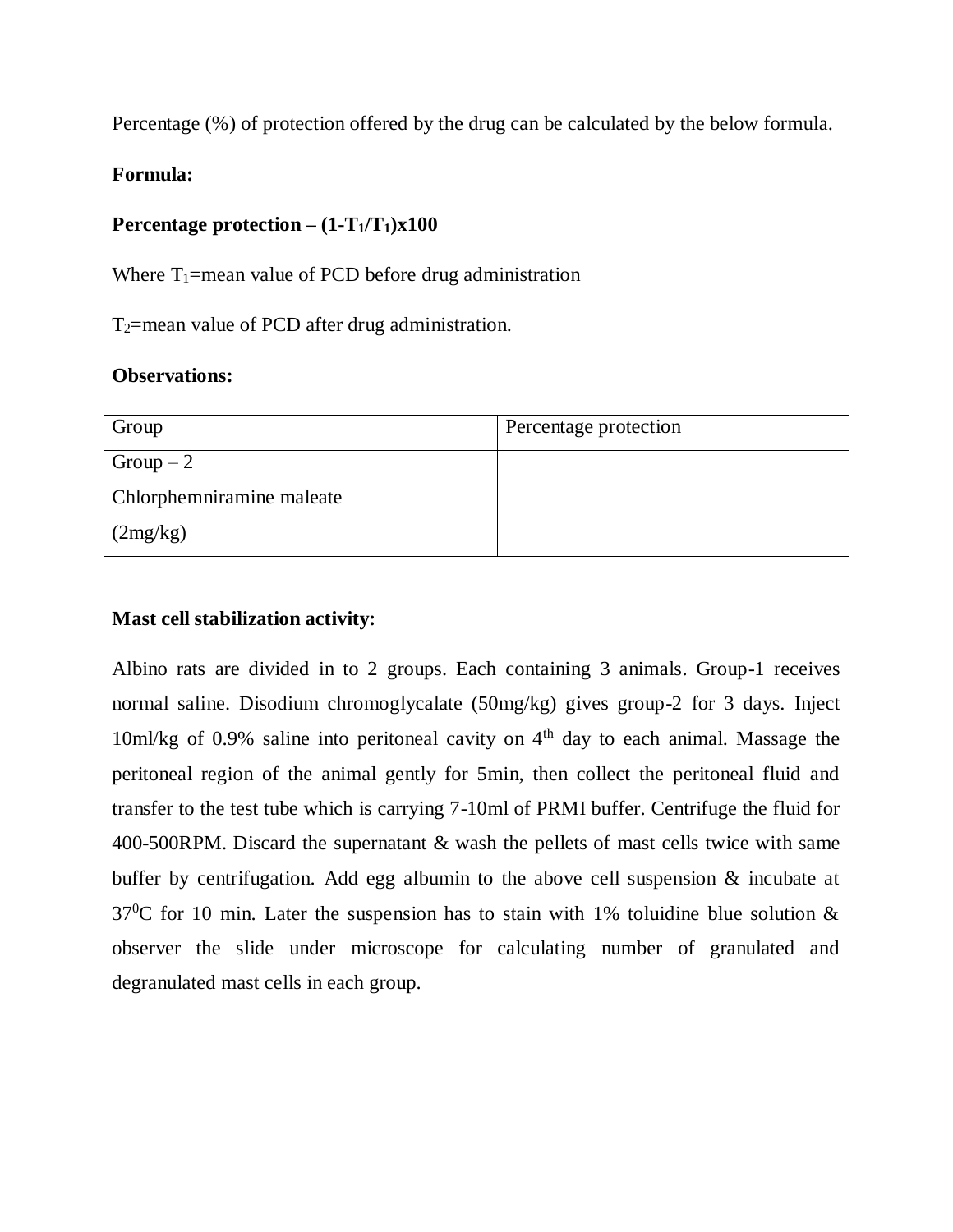## **Observations**

| Group                          | Total number of cells $(n=100)$ |              |
|--------------------------------|---------------------------------|--------------|
|                                | Granulated                      | degranulated |
| Group-1 (saling)               |                                 |              |
| Group-2                        |                                 |              |
| Disodium chromoglycate 50mg/kg |                                 |              |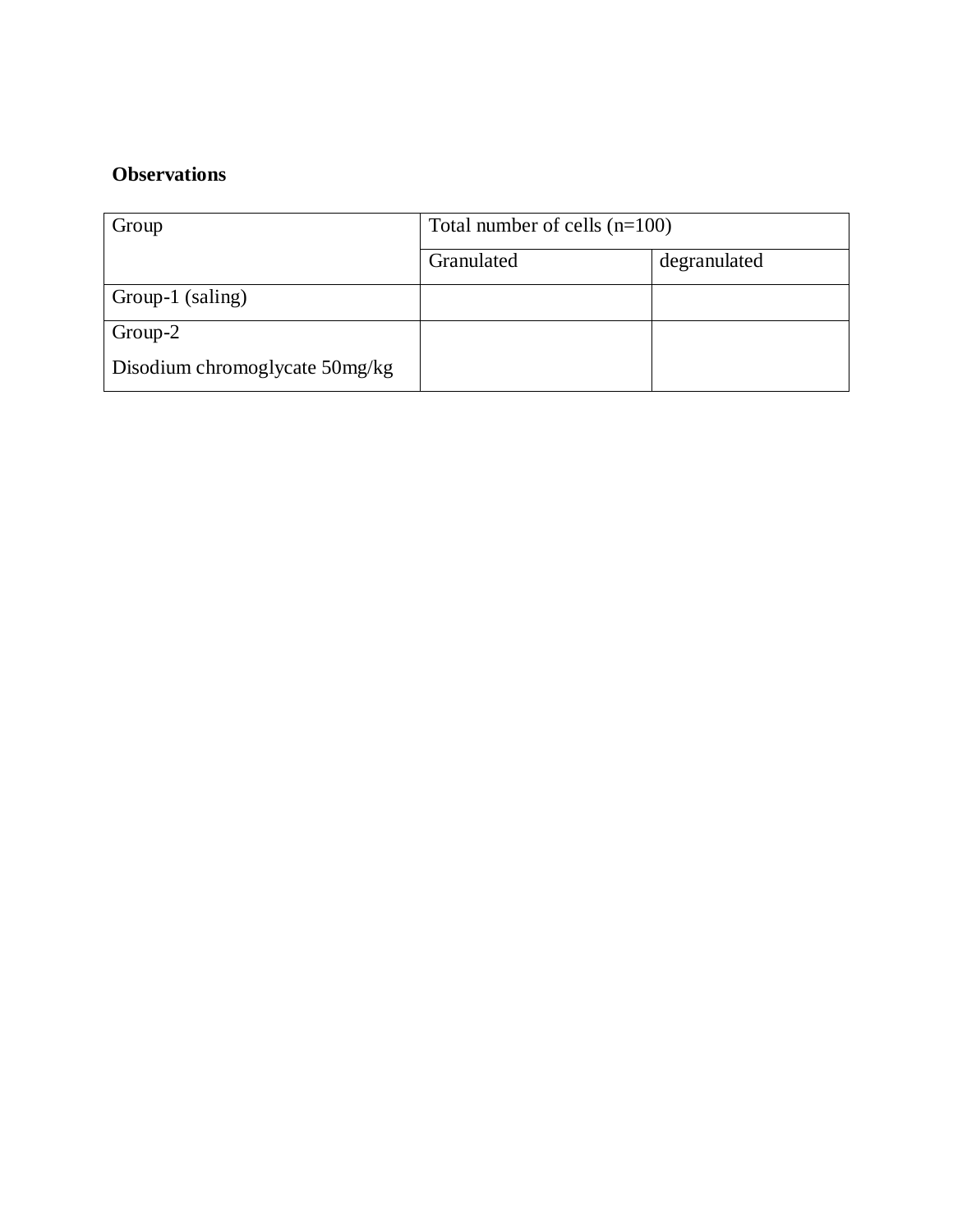#### **Exp No : III**

## **STUDY OF ANTI-ULCER ACTIVITY OF A DRUG UNING PYLORUS LIGANTION (SHAY) RAY MODEL**

**BACKGROUND:** Peptic ulcer is one of the most prevalent gastrointestinal disorders. The aim of the present study is to demonstrate the pylorus lagan (SHAY) rat model. This was first demonstrated by Shay in 1945. Ligation of rat pylorus results gastric acid leads to acute gastric ulcers. This procedure is used to screen the drugs for their anti-secretary and antiulcer activity.

REQUIREMENTS: Animals: Albino Wister rats of 150-250g are selected for the study.

Drugs: Ether (anesthetic), Ranitidine 20mg/ kg, P.o, 0.9% normal saline

Reagents: 0.1N NaOH, Phenenolphthalin, Toper's reagent,

Instruments: Dissecting microscope (10X magni-cation lens), Burette, P meter, Surgical instruments.

Procedure:

Pyloric ligation method: Fasted the albino rats 24 hours before the experiment. Then administer the reference drug and control vehicle before 1 hour of pylorus ligation. Then anesthesia given to animal with ether. Then open the abdomen by small midline incision below the diploid process. Then stomach pylori portion was lighted without causing damage to blood vessels, then stomach was isolated and abdominal wall was sealed with sutures. After 48hours of ligation, stomach was ,dissected out and collected the contents into the clean tubes. The volume , pH and total, acid content of juice were certrifused, filtered and titrated for estimation of total acidity. Then number of ulcers were based on following below formula.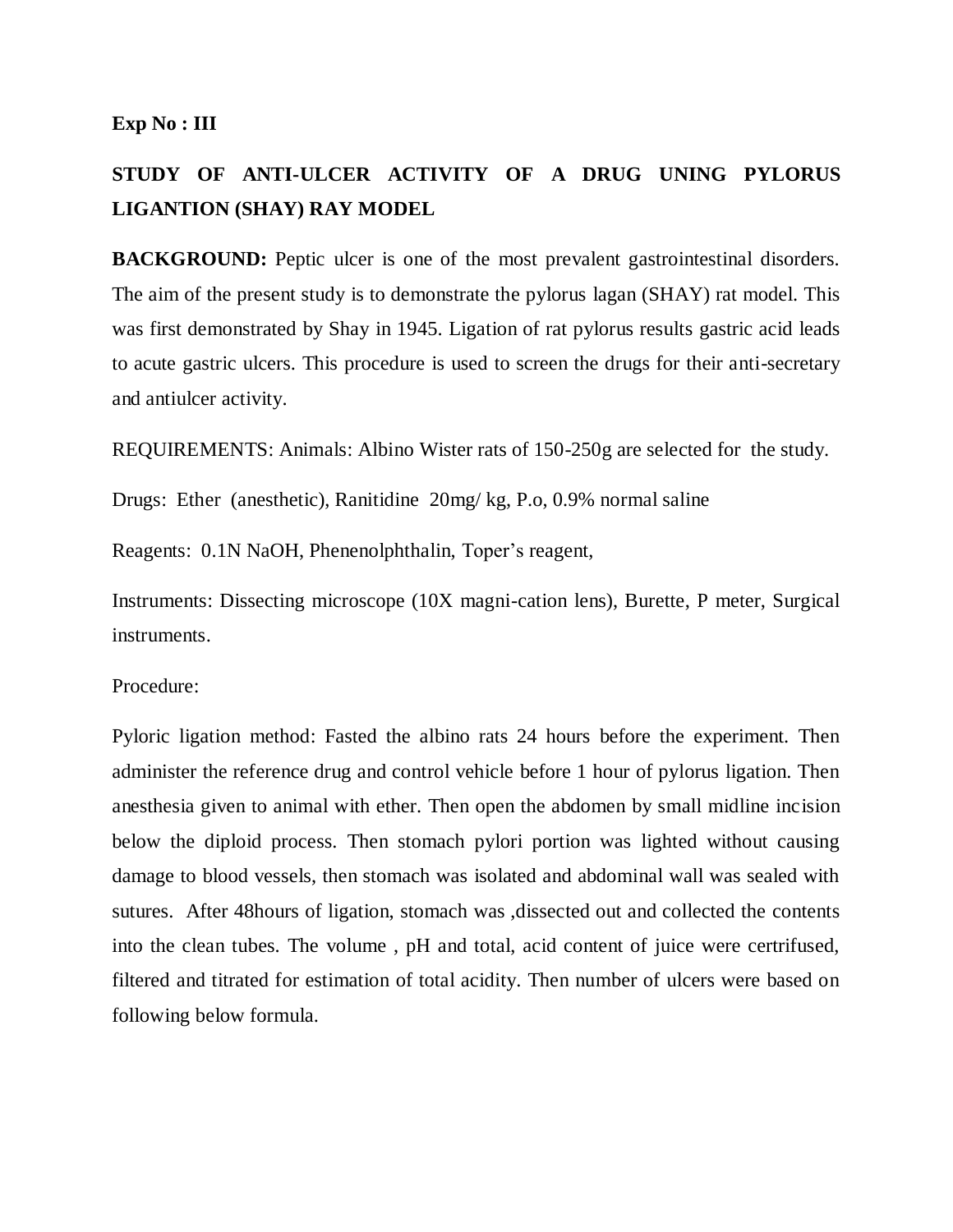#### **FORMULA:**

$$
Ui = UN + Us + Up \times 10^{-1}
$$

Where,

 $U$ i = ulcer index

 $UN = average number of ulcers per animal$ 

 $Us = Average no$ . Of severity score

 $Up = Percentage of animal a with ulcers$ 

Percentage inhibition of ulceration was ,calculated and compared with standard or control.

## **CONCLUSION**

Comparison of ulcer index between study groups estimates the potency of antiulcer activity of test drug. Decrease in volume and total acidity determines antisecretary activity of test drug and rise in P evaluates acid naturalizing action of the drug.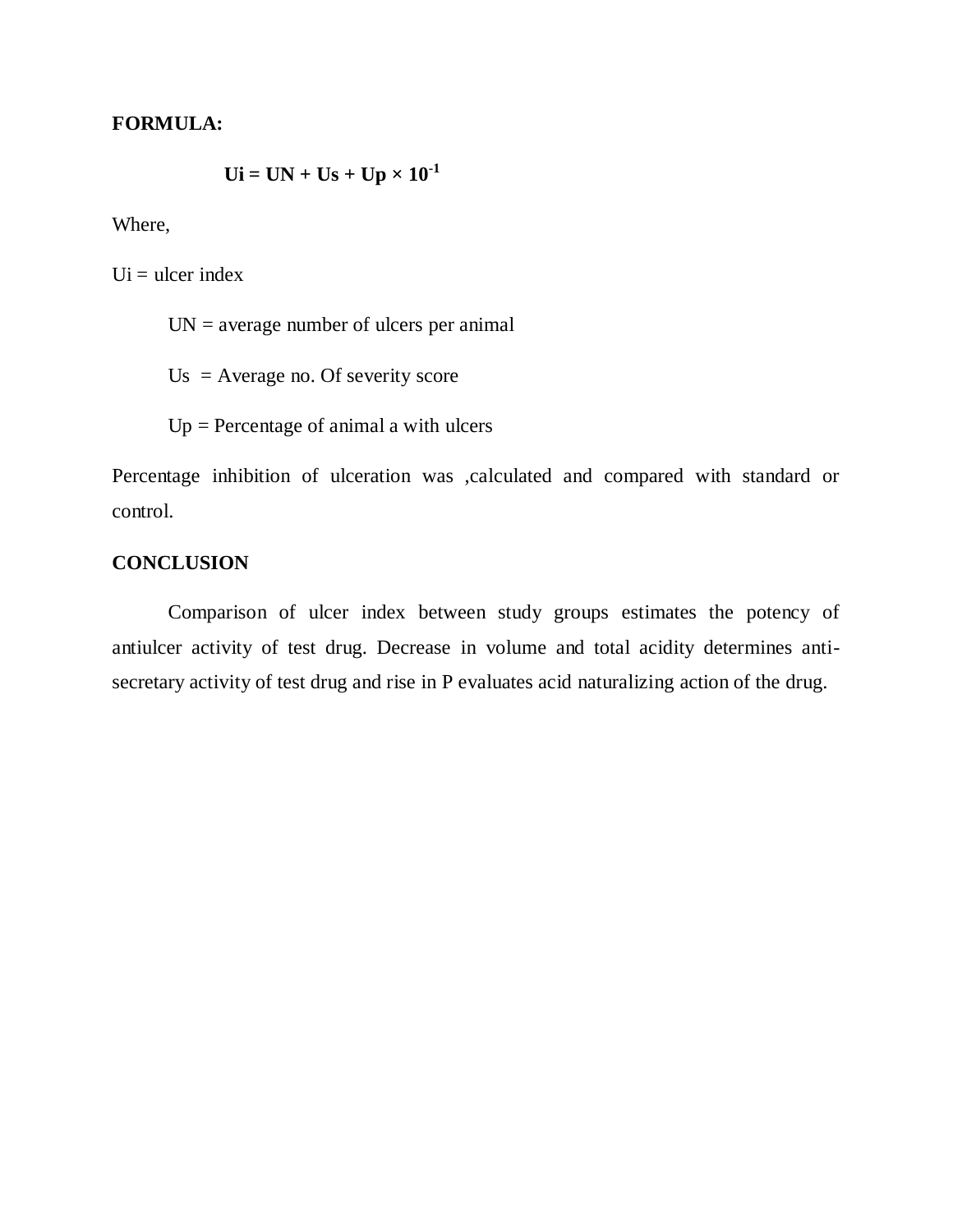#### **Exp No : IV**

## **STUDY OF ANTI-ULCER ACTIVITY OF A DRUG USING NSAIDS BACKGROUND**

Peptic ulcer defined as an ulceration of the mucous membrane of the stomach , duodenum or esophagus. The imbalanced secretions of gastric acid , pepsin and duodenal mucosal defense mechanisms are the causes of such ulcers. Excessive non- steroidal and anti-inflammatory drugs (NSAIDs) consumption of can cause damage of gastrointestinal mucosa leading to ulcers. Aim of this experiment is to screen the drugs for their antiulcer activity.

#### **REQUIREMENTS**

Animals: Albino Westar rats of (200-300g) either sex

Drugs: Aspirin – 400 mg/kg, p.o

Ranitidine 30 mg/ kg, p.o.

Dissolve both drugs in 1% CMC.

Chemicals: 1% CMC.

Instruments: Dissecting microscope (10X magnification lens),

Surgical instruments.

**PROCEDURE:** Select albino rats weighting 200-300g and divide them into the two groups consisting of 3 animals in each group. Group-1 receives 1% CMC. Group -2 receives Ranitidine (30mg/kg, p.o). Administer Aspirin (200mg/kg)/ Diclofenac sodium (100mg/kg) suspended in 3 ml of CMC after 30 minutes of antivcular drug administration in both groups. Avoid access to feed and water to animals. After 6 hours sacrifice the animals by cervical decapitation. Open along the greater curvature of the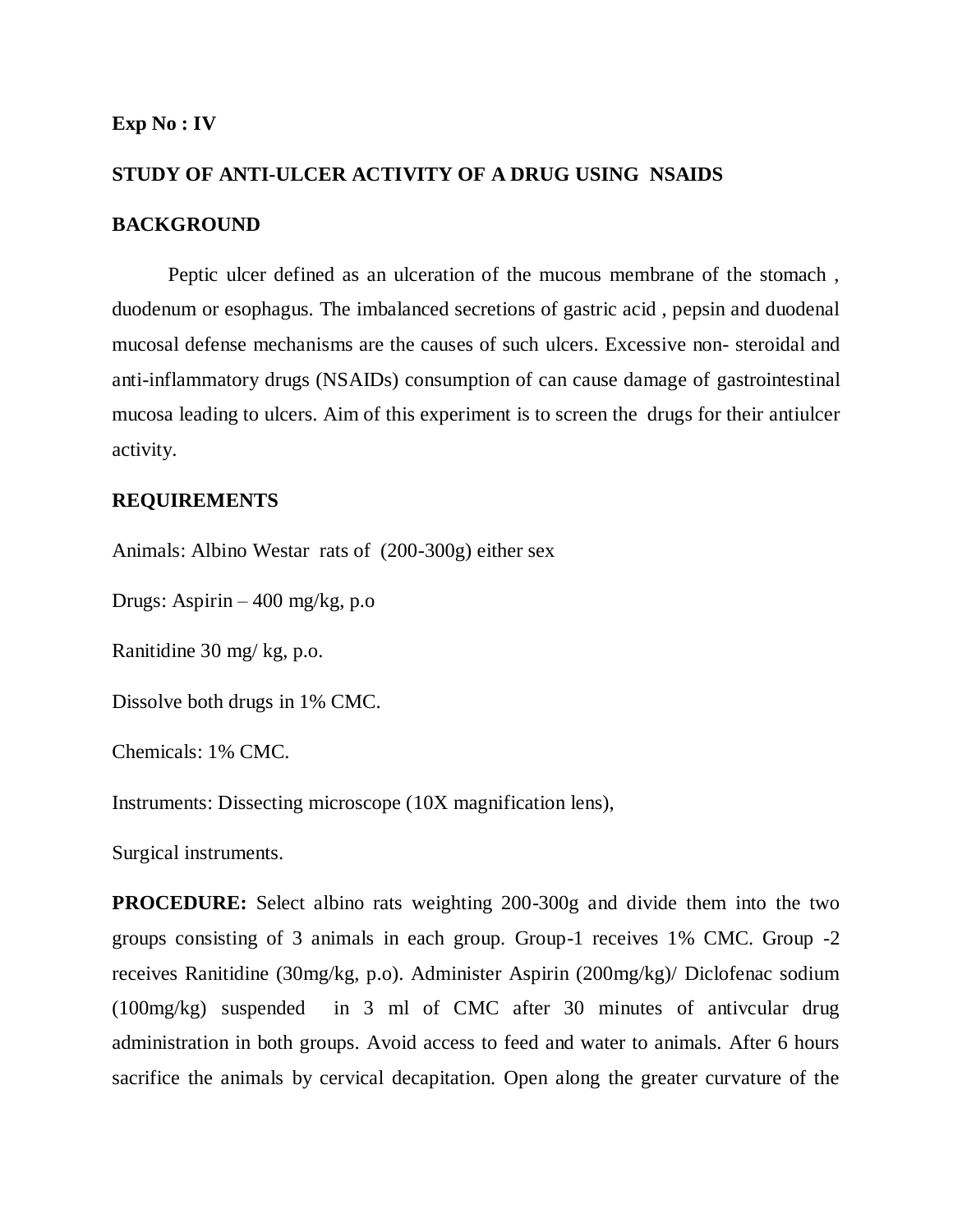stomach, remove the stomach contents and wash with 0.9% saline. Observe for the ulcers formed and measure the length of each ulcer and calculate ulcer index.

Ulcer score: 1mm (pin point)=1;  $1-2mm = 2$ ;  $>2mm = 3$ ;  $>3mm = 4$ 

## **ULCER INDEX** =  $(U1 + U2 + U3) \times 10^{-1}$

 $U1 =$  Average of number of ulcers per animal

 $U2$  = Average of severity score

 $U3 =$  Percentage (%) of animals with ulcer

Intensity of ulcers with scoring: 0- normal coloration, 0-5 red coloration, 1- spot ulcer, 1.5- hemorrhagic stress, 2- deep ulcer and 3- perforations.

#### **CONCLUSION**

Comparison of ulcer index between study groups estimates the potency of anticular activity of test drug.

#### **REFERENCES**

1. Wallace JL. Fallieres Best Pact Res Clan Gastroenterology. 2000; 14 (1): 147-59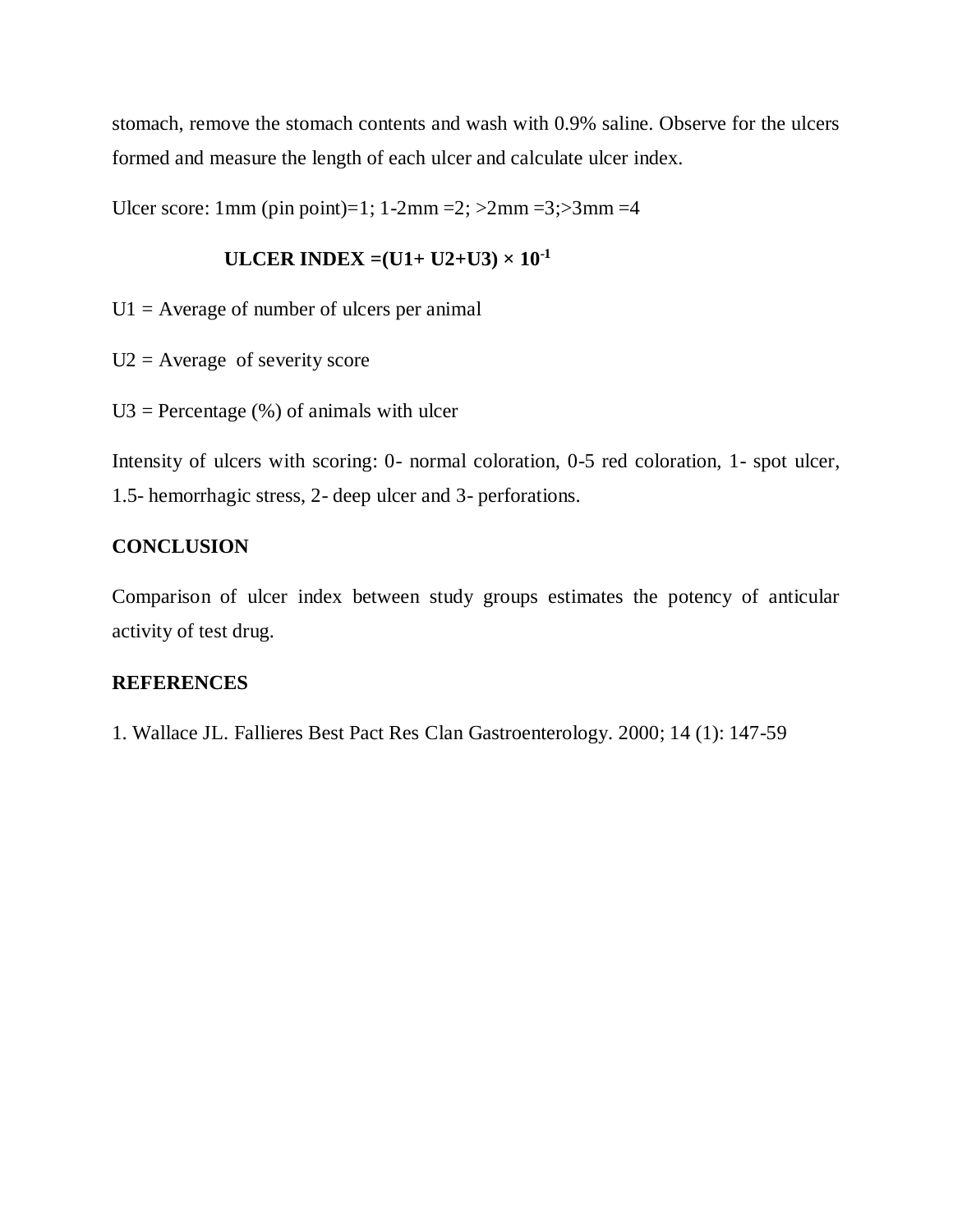#### **Exp No : V**

## **STUDY OF EFFECT OF DRUGS ON GASTRO INTESTINAL MOTILITY IMDRODUCTION**

The motility function gastrointestinal tract (GIT) is associated with

- 1. Forward propulsion of ingested food
- 2. digestion
- 3. absorption of nutrients and
- 4. expulsion of unabsorbed food material.

These function are adequately ,supported by cyclic motor activity occurring in almost all parts of the GIT which is due to migrating my electrical complex (MMC) through electrical activity of the GIT. Any discrepancy in motility patter can affect ,functionality of the GIT. A decrease in motility can lead to the stasis of food / chime in the intestine which favors the increases in the quantum of bacterial growth and cause constipation. Sometimes such situation may cause medical emergency when the barrier is breached, leading to bacterial translocation to other organs of the body. On the other hand, increased motility interferes with the digestion and absorption process and can lead to diarrhea and the malabsorption syndrome. The clinically known conditions of motility disorders such as achalasia, gastric stasis, outlet obstruction, acute intestinal ileum, chronic intestinal pseudo obstruction, magacolon, and ,generalized disorders of motility deserve treatment with safer drugs. The evaluation of gastrointestinal (GI) motility is helpful in

1. determining the therapeutic potential of new drugs in motility disorders,

2. determining alteration in motility secondary to physiological or pharmacological 42 stimuli

3. Evaluating the effect of pathological condition on GI transit.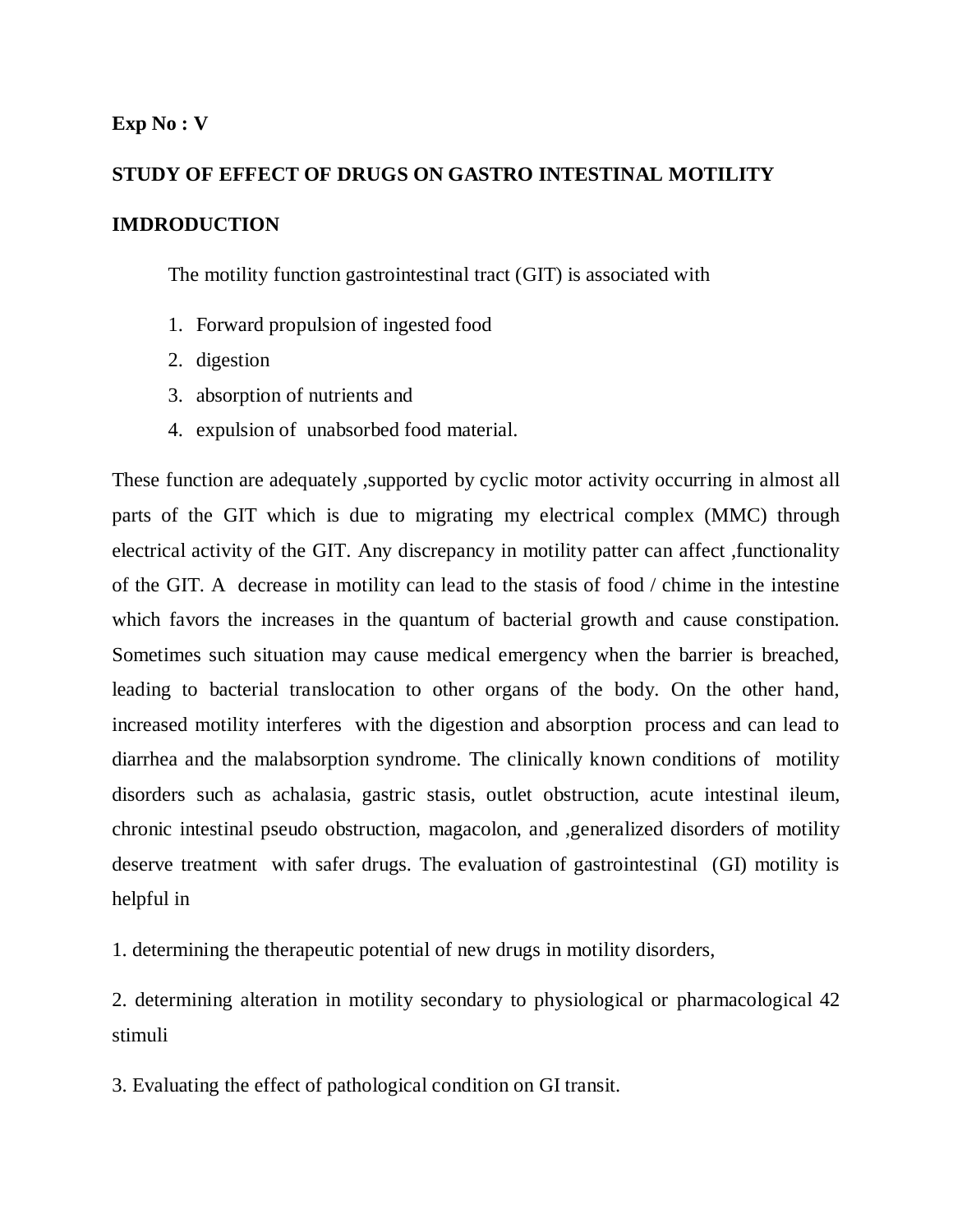In vivo methods in animals exhibit true effects of investigational drugs in biological milieu. Studies of motility of GI are associated with observation of marker in immediately excised sections of GIT or observation of motility in conscious animals using electrical gadgets. The following are the most popular in vivo methods to study GI motility in experimental animals.

- 1. Assessment of intestinal transit
- 2. Assessment of gastric motility
- 3. Measurement of gastrointestinal transit
- 4. Measurement of colon motility
- 5. Long term recording of intestinal mechanical and electrical activity.
- 6. Assessment of GIT motility in dogs.

#### **Assessment of gastric motility**

The function of the stomach includes initiation of digestion by exocrine secretions such as acid and pepsin, which are under the control of the endocrine secretion of hormones that also coordinate intestinal motility. Various techniques have been developed to assess gastric motility causing the gastric emptying (GE). The influence of drugs on gastric mechanical action on the bioavailability of novel compounds is of critical importance in drug development. Disturbed gastric my electric activity leading to gastro paresis can cause delayed GE, often found in patients with diabetics mellitus. Electro astrograph (EGG) may be used to evaluate the influence of prokinetics and other drugs on this condition 8 and aid in determining effective therapy.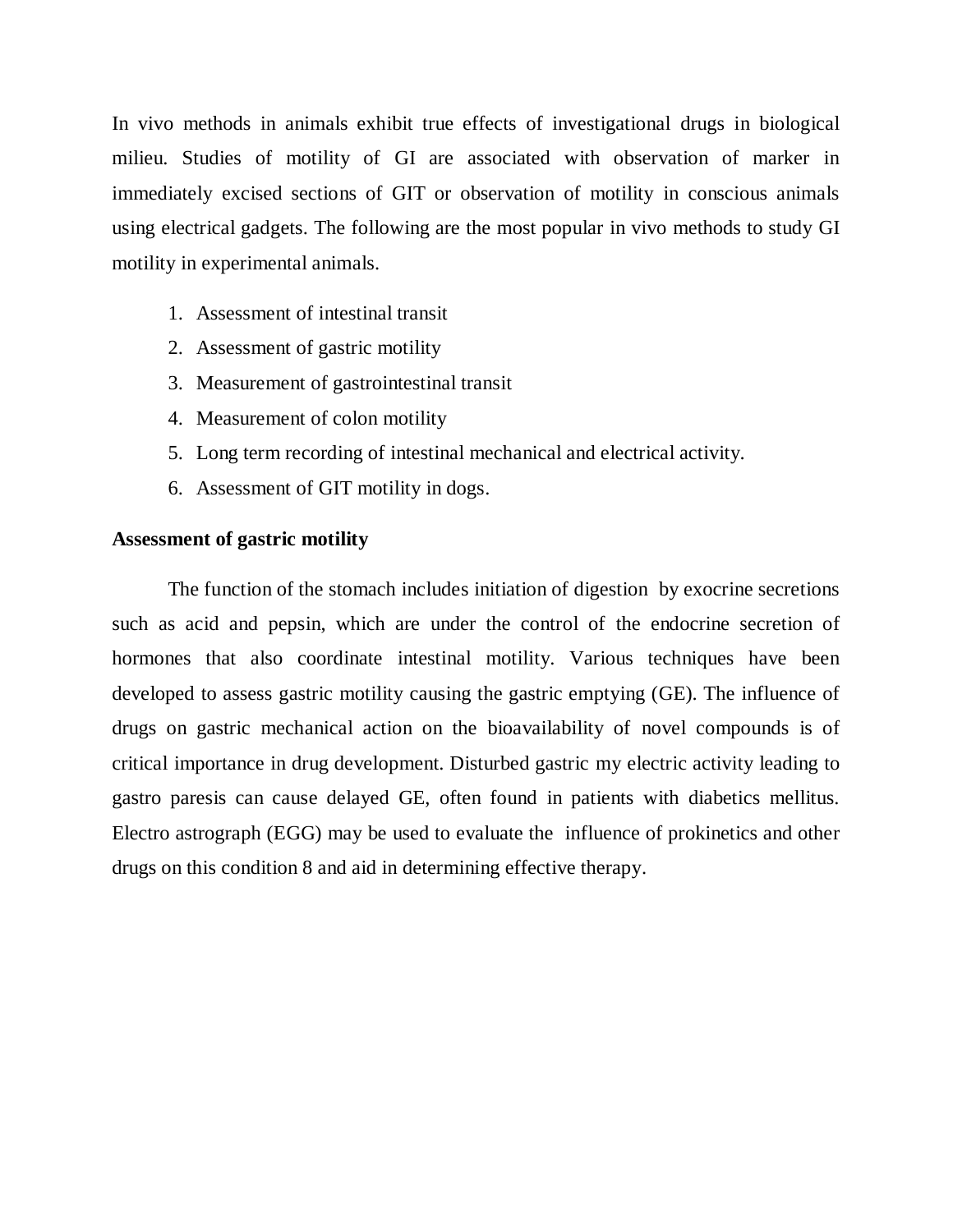#### **Exp No : VI**

#### **EFFECT OF DRUGS ON GASTRO INTENSTINAL MOTILITY**

#### **BACKGROUND**

Intestinal motility is regulated by the enteric nervous system of the gut (Auerbachs and messengers plexuses) and the activity of this system can be modified by atomic nervous system. Hence effect of sympathomimetic and parasympathomimetic drugs on intestinal motility can be studied by using isolated piece of intestine. parasymimetic drugs stimulate enteric neurons to release acetylcholine at neuromuscular junctions and enhance muscle tone and rhythm city. Many animal models can be employed to study intestinal motility of sympathetic and parasympathetic drugs. Guinea pig ileum is advantageous for assay purpose as it produces steady baseline for studying effects of drugs. Rabbit intestine (ileum, duodenum, jejunum) usually jejunum is used for the effects of pendulum movements (continuous contraction and relaxation – Finke man method). In the present study rabbit ileum is selected for estimating the effects of selected drugs on intestinal motility.

#### **REQUIREMENTS**

Animals: Medium sized rabbit drugs: Adrenaline/ Acetylcholine – 10ug/ml, Atropine

Sulphate – 10ug/ ml, isoproterenol/ isopernaline 10ug/ml, Propranolol – 10mg/ml,

Solutions: Tyrone solution

Apparatus used: Kymograph, Dissecting board, Dissecting instruments, scissors, petriplates, syringe, Frontal writing lever, water bath with temperature controlling unit, organ bath with aeration tube.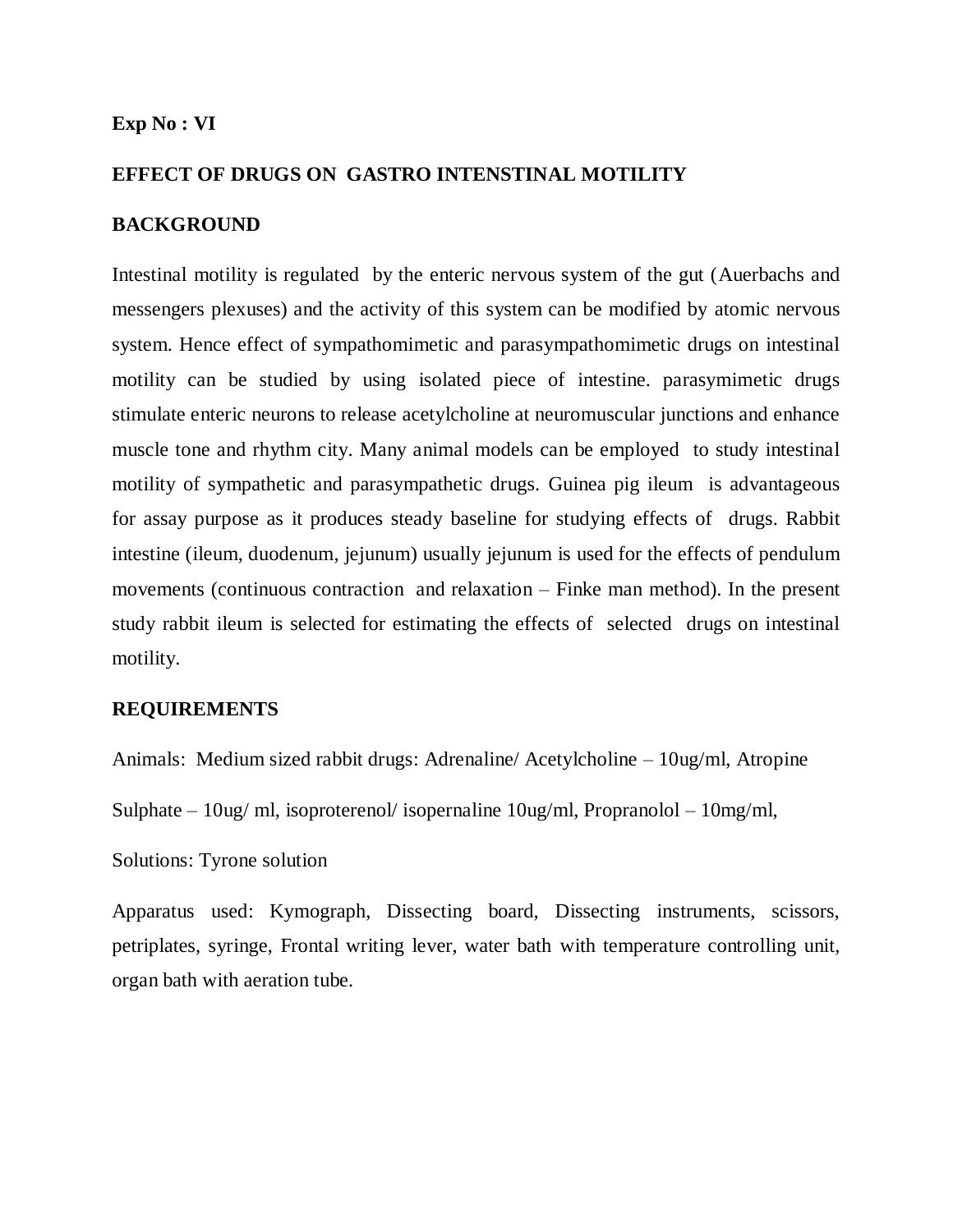#### **PROCEDURE**

The procedure adopted for the study is the modified fink leman method developed by walker and scott. Select a medium sized rabbit for the study. Fast the animal for 24 hours prior to experiment asfood in gut results in messy dissection and flushing or gut contents may damage the intestine. Before sacrificing the rabbit, prepare Thyroids Ringer solution and place about 250ml of this solution in an ice cold flask. Sacrifice the animal by cervical decapitation without use of anesthetic as it may affect the gut motility. Shave the abdomen of the animal and vacuum the surface to remove adhered fur. Make a midline incision through the skin and abdominal muscles. Locate ileum and a part of ileum was taken 10cm away from ileocaecal value. An optimal length of tissue (5-6cms) is cut carefully and tie the thread to ant mesenteric border on both sides and place them in Thyroid solution (extra pieces of ileum can be stored in ice cold Thyroid solution so that they are viable for hours. In ice cold solution the motility will ceases but after placing them in warm solution the tissue gets relaxed and shows motility within 5-10 minutes). Record the rhythmic activity of the ileum by using frontal writing lever and kymograph. Suspend the tissue in organ bath of Thyroid solution (100ml) at 37c with adequate oxygen supply (mixture of 95% O and 5% of Co). Tie one end of the thread of tissue of fixed point inside the organ bath and the other end to the lever for recording constructions on the kymograph. Stabilize the tissue in the solution to the conditions for about 30 minutes. Ensure the lever should be placed horizonontally and record the normal constructions followed by effects of drugs on muscles. After recording normal constructions inject the drugs one by one and observe for force of contraction and tone (normal, increased or decreased), frequency of constructions (per minute) before and after drug administration. Inject 0.1ml of drugs in the succession order in the organ bath and the responses are recorded. After nothing the effect of every drug, drain the muscle bath and refill with fresh warm thyroid solution (100ml). Take the control (without drug) reading before and after each drug response. Maintain washout period for 15-20 minutes for change of every drug and check the next drug response only the when the tone and amplitude returned to original value approximately. The drug and dose name should be mentioned in the recording after taking response of each drug.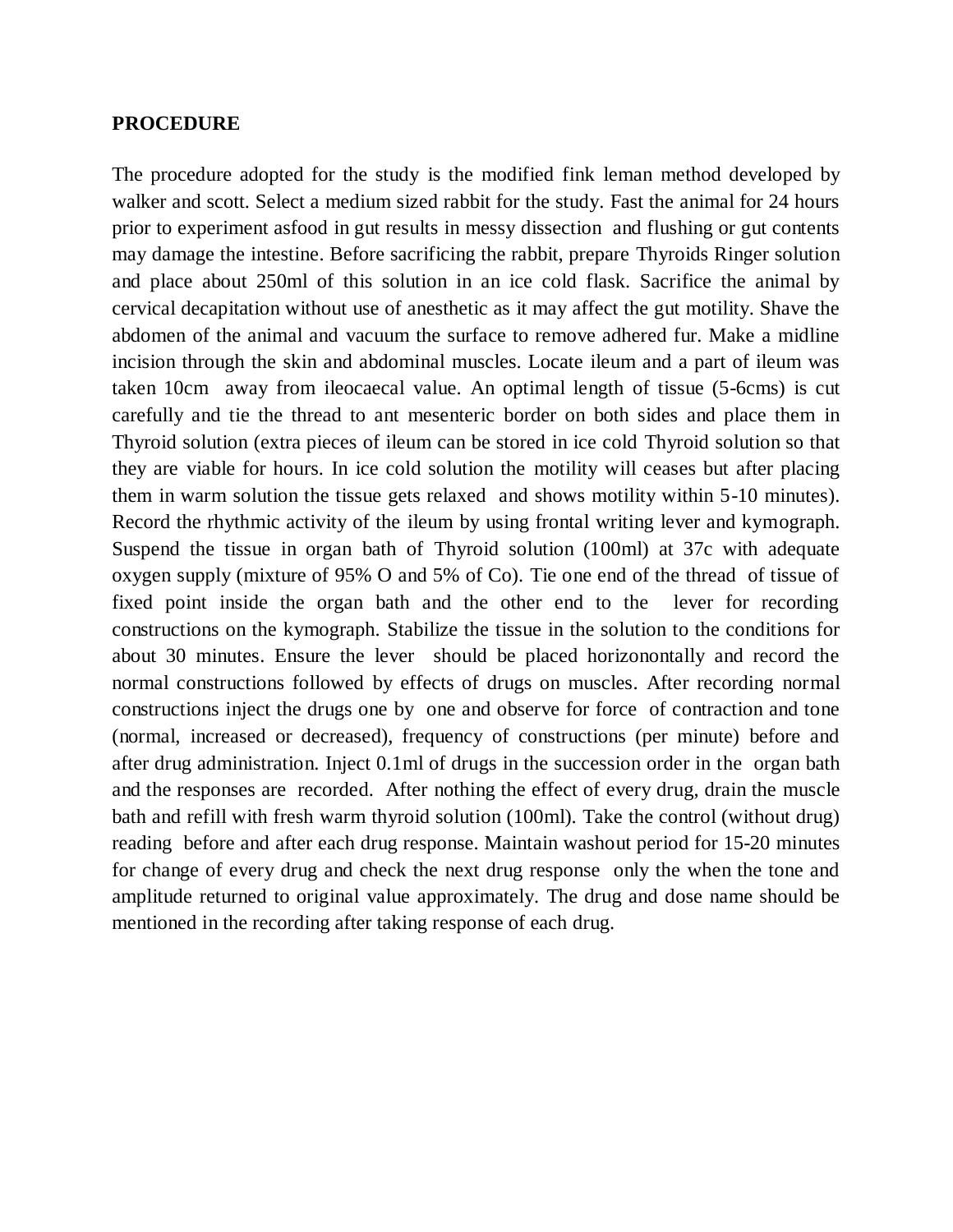## **ESTIMATE OF SERUM BIOCHEMICAL PRAMETERS BY USING SEMI AUTOANALYSER**

#### a) Almandine Aminostransferease(ALT)

 $\alpha$  cetoglutarate reacts with L- almandine in the presence of ALT to form L- glutamate plus pyruvate. The pyruvate is used in the indicator reaction for a kinetic determination of the reduced from of nicotiamide adenine dinucleotide (NADH) consumption. The international Federation of Clinical Chemistry (IFCC) has know recommended standardized procedures for ALT determination, including 1) Optimization of substrate concentrations, 2) the use of tries buffers, 3) Preincubation of a combined buffer and serum solution to allow side reactions with NADH to color, 4) Substrate start ( $\alpha$ katolgutarate) , and 5) Optimal pyridoxal phosphate activation. As a group, the transmineasess catalyze the into conversion of amino acid and α-Kato acids by transferring the amino groups. The enzyme ALT been found to be in highest concentration in the liver, with decreasing concentrations found in kidney, heart, skeletal muscle, pancreas, spleen, and lung tissues. Almandine amino transferees measurement are used in the diagnosis and treatment of certain liver diseases (e.g. Viral hepatitis and cirrhosis) and heart disease. Evaluated levels of the transaminases can indicate myocardial infraction, hepatic disease, muscular dystrophy, or organ damage. Serum elevations of ALT activity are rarely observed except in parenchyma liver disease, since ALT is a some more liver- specific enzyme than aspirate amino transfers(AST).

a) Reagent 1 (R1) working solution :

(Bottles 1 and 1 a) Tries buffer: 125mmol/1, pH 7.3; L-almandine: 625mmol/1; NADH: 0.23mmol/1(Yeast); LDHS 1.5 U/ml (microorganisms); preservative connect bottle 1to Bottle 1a and dissolve the granule into the buffer.

b) Reagent 2 (R2) Working solution: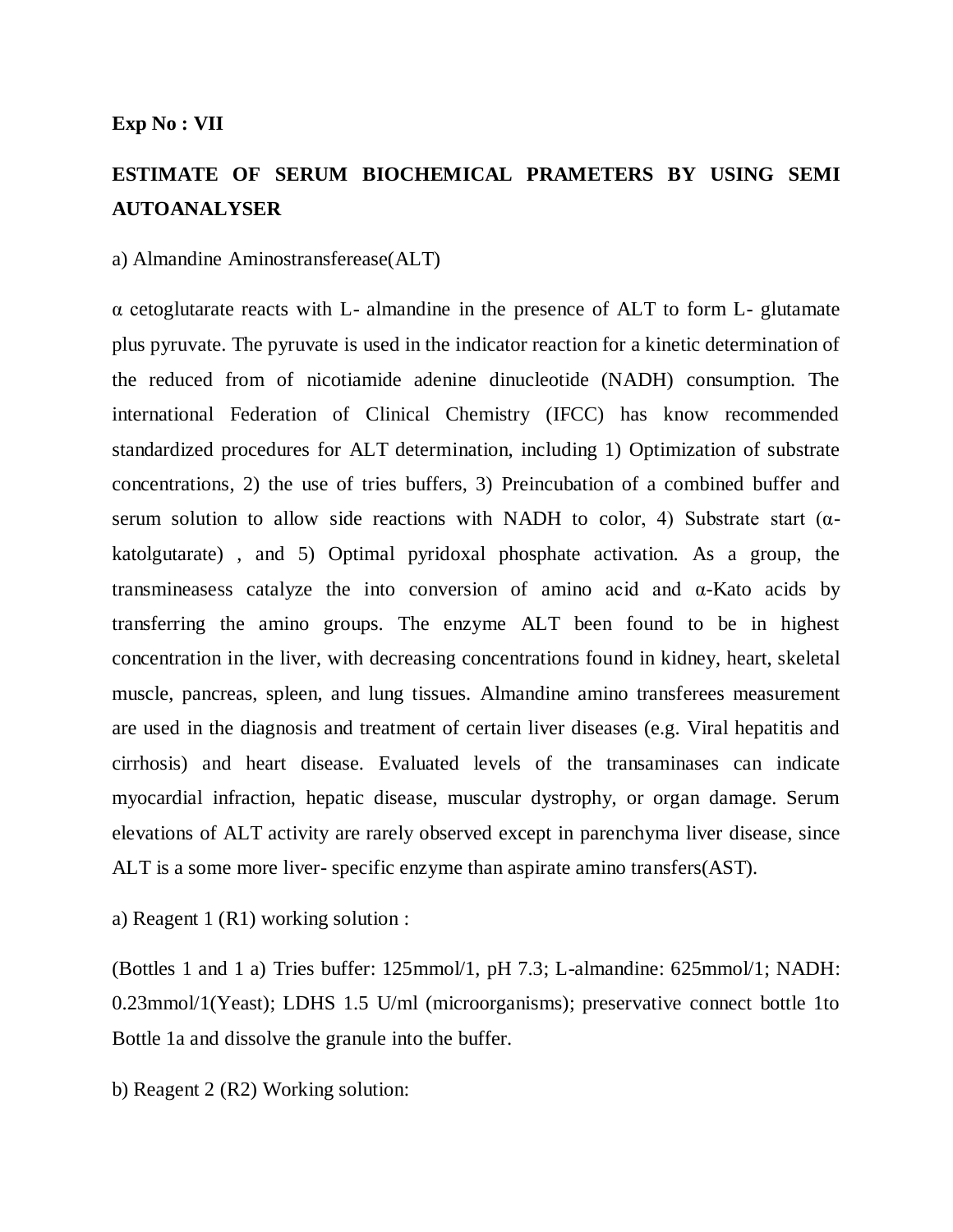Ketoglutarate:  $94$ mmol/1; preservative C until the use  $\alpha$ -catalogue solution, supplied "ready to use". Store capped at 2-8 expiration date on the package.

#### **b. Albumin**

At the reaction pH, the bromcresol purple(BCP) in the Roche Diagnostics (RD) albumin system reagent binds selectivity with albumin. This reaction is based on a modification of a method described y Dumas (4). Although BCP is structurally similar to the conventional bromcresol green (BCG), its pH color change interval is higher (5.2 - 6.8)than the color change interval for BCG (3.8-5.4), thus reducing the number of weak electrostatic dye/protein interactions. The BCP system eliminates many of the nonspecific other serum proteins as a result of the increased pH. In addition, the use of a sample blank eliminates background spectral interferences not completely removed by dichromatic analysis. Albumin constitutes abut 60% of the total serum protein in normal, healthy individuals. Unlike most of the other serum proteins, albumin serves a number of functions which include transporting large insoluble organic (e.g., long0 chain fatty acids and bilirubin), binding toxic metal ions, transporting excess quantities of poor's soluble hormones (e.g., cortical, aldosterone, and thyroxin), maintaining serum osmotic pressure, and provisioning a reserve store of protein. Albumin measurements are used in the diagnosis and treatment of numerous diseases primarily involving the liver or kidneys.

a) Reagent 1(R1) working solution:

Citrate buffer: 95mmol/1, pH 4.1; preservative

b) Reagent 2 (R2) working solution:

Citrate buffer: 95mmol/1, pH 4.1; bromcresol green :0.66mmol/1; Use supplied ready to use. Transfer the contents of BCP chromate to an analyzer bottle.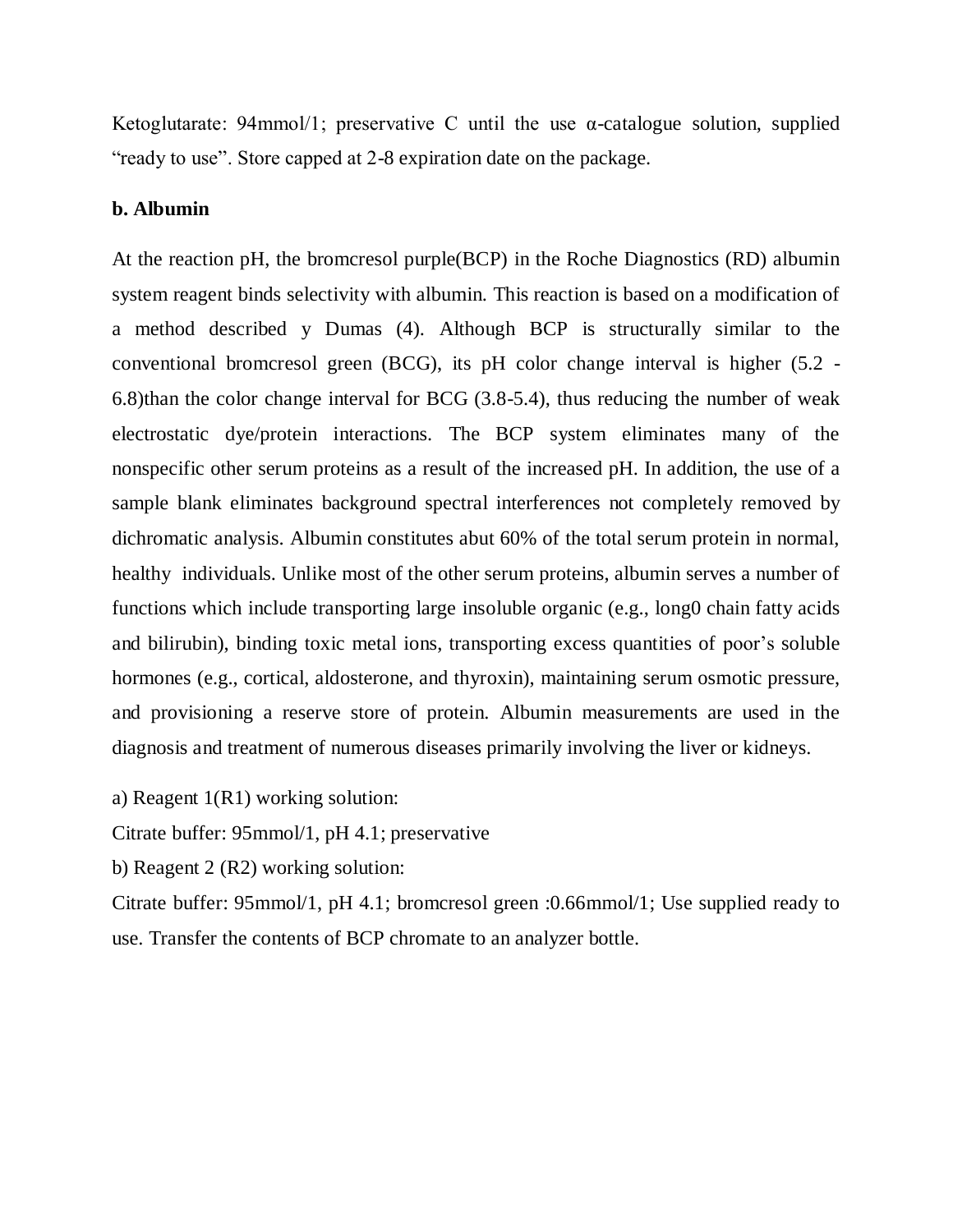#### **Exp No : VIII**

#### **EFFECT OF SALINE PURGATIVE ON FROG INTESTINE**

#### **BACKGROUND**

Saline purgatives are the salts comprising of highly charged ions and not crosses cell membrance freely. They remain inside the lumen and retain water through osmotic forces. They increase the volume of the contents of the bowel, stretch the colon and produces normal stimulus for contraction of the muscle that leads to defecation. The aim of the present study is to examine the effect of saline purgative on frog intestine.

#### **REQUIREMENTS**

Animal: Frog

Reagents: 0.9% to 0.45% of saline (hypotonic), 27% Magnesium Sulphate (hypertonic), Frogs Ringer Solution (isotonic)

Instruments Used: Frog's board, Pitching needle, dissecting instruments, needle with thread, and tuberculin syringe with needle.

#### **PROCEDURE**

Pith the frog and place it on a dissecting board. Expose the abdominal cavity and carefully trace the small intestine. Make the small intestine into three compartments by tying threads of different colors in such a way that no fluid can move from one compartment to the other. Inject 0.2 ml of each hypotonic solution into first compartment, 0.2ml of hypertonic solution to second compartment and 0.2ml of isotonic solution into third compartment. Wait for 20 minutes and the observations are to be recorded.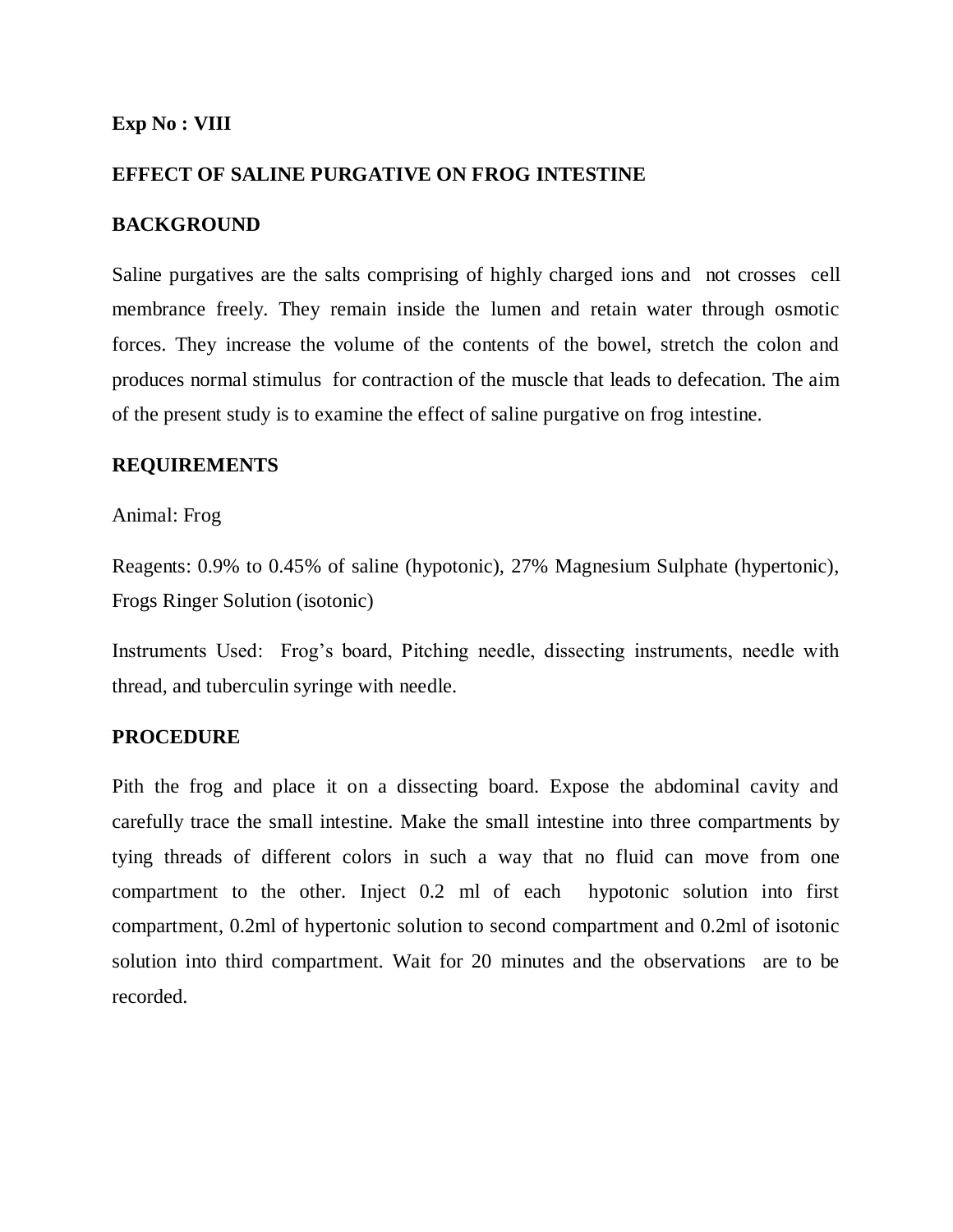#### **OBSERVATION**

Drug Compartment Effect, Hypotonic solution (0.2ml of0.9% of saline) First compartment Shrunken, Hypertonic solution (0.2ml of 27% magnesium sulphate), Second compartment Swollen, Isotonic solution (0.2ml of frogs Ringer solution) Third compartment No change.

## **CONCLUSION**

Hypotonic solution causes the fluid to move from lumen into circulation by process osmosis thereby shrinks the tissue. Hypertonic solution moves the fluid from cells into the lumen and swells the tissue and isotonic solution did not shows any fluid movement across the intestinal membrane.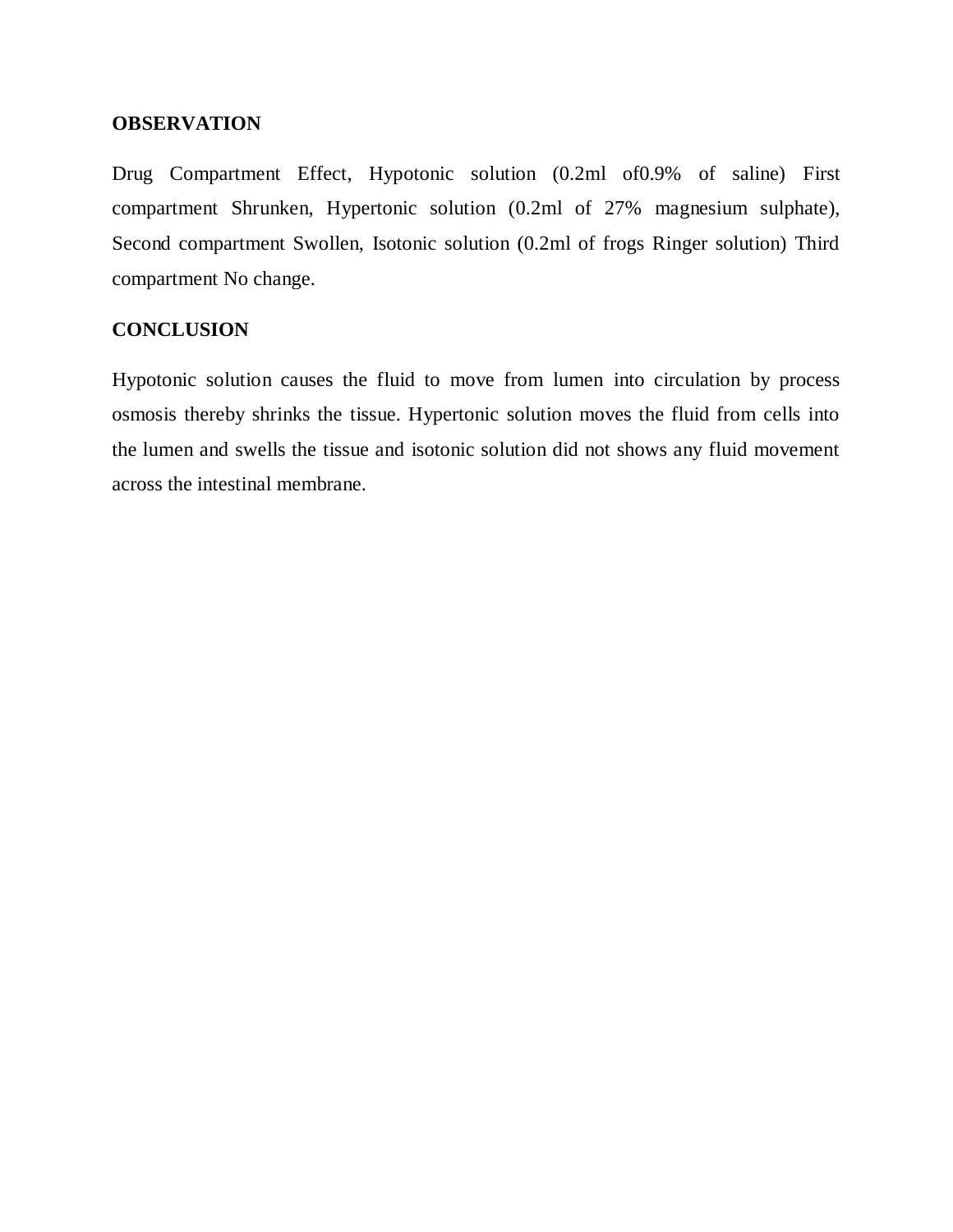### **Exp No : IX**

## **INSULIN HYPOGLYCEMIC EFFECT IN RABBIT**

**Aim:** To determine the insulin hypoglycemic effect in rabbit.

**Animal required:** Healthy rabbits weighing 1800-3000gms.

**Drugs :** 20 units of insulin preparation. One unit contains 0.04082mg of insulin.

**Reagents:** Normal saline, HCL, 0.5% phenol, 1.4-1.8% glycerin.

#### **Procedure:**

Select healthy rabbits weighing 1800-3000gems for the study. They should be maintained in uniform diet for 7 days. Fast the animals for 18hrs with no access to water before starting the procedure. Select three animals for the study and inject 1 unit/ml of insulin.

Prepare drug solution freshly. Weigh 20 units of insulin accurately and dissolve it in normal saline. Acidify the solution by using HCL to pH 2.5. Add 0.5% of phenol as preservative and 1.4-1.8% of glycerin and make the final volume to 20% unit/ml of solution.

Withdraw 2ml of blood from marginal ear vein of each rabbit and estimate blood glucose level by using suitable biochemical method and the concentration of glucose can be noted down an initial blood glucose level. Then injection (1unit/ml) to the animals and check the blood sugar level up to 5 hours at the interval of 1 hour each and the determine blood glucose levels as find blood glucose levels.

#### **Report:**

Mean percentage decrease of blood glucose levels at different time intervals determines the effect of insulin.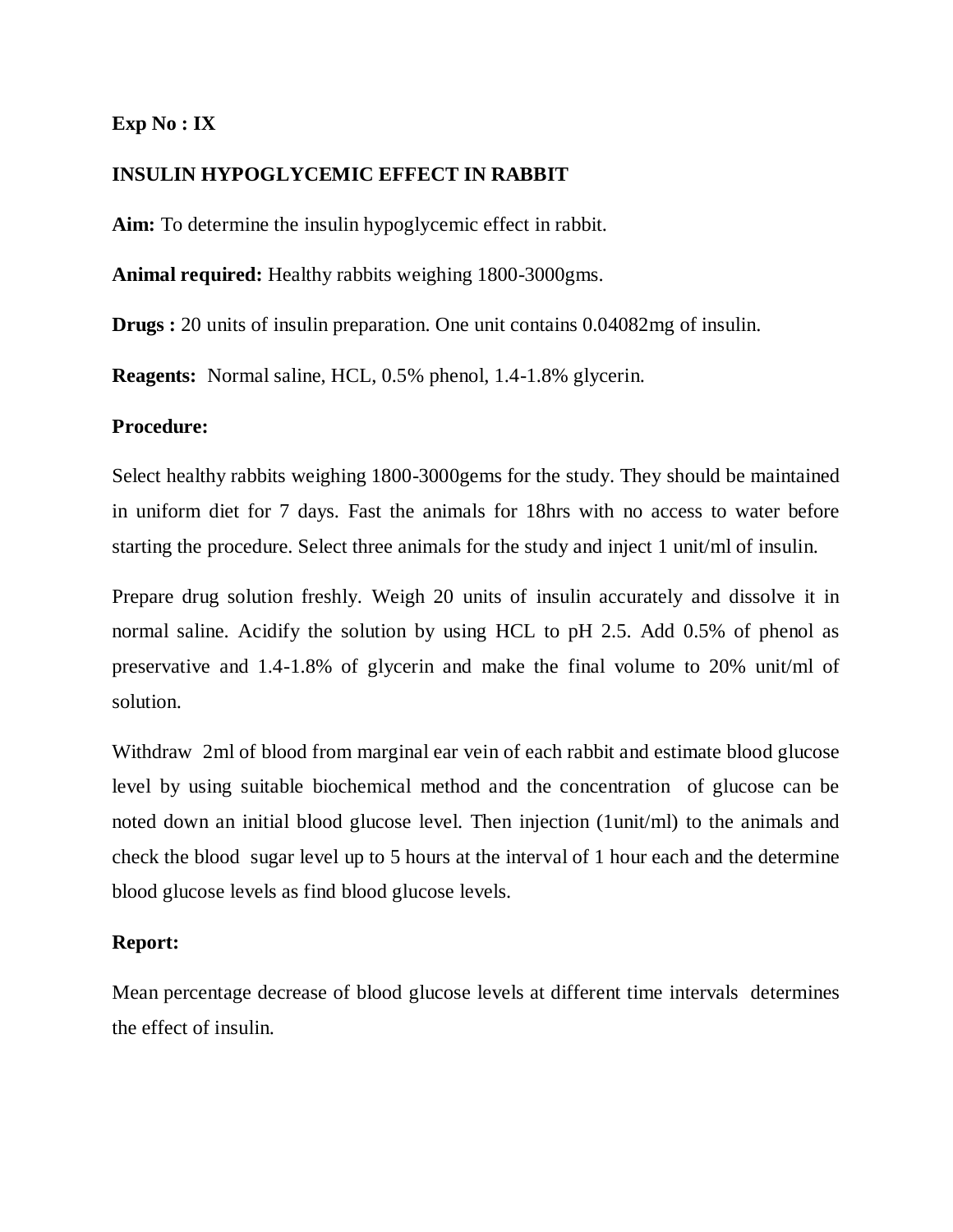## **Exp No : X**

## **TEST FOR PYROGEN RABBIT**

#### **Aim**

To prepare and submitted preliminary test (sham test) and rabbit pyroxene test.

## **Methodology**

Groups of three healthy nature rabbits are chosen. Accurate thermometer are inserted into the rectum of the rabbits to record their body temperature. Test solutions are warmed to  $37^{\circ}$ C prior to injection. Rabbit temperature are recorded at 30min intervals between 1 and 3hr.

### **Procedure**

Inject the solution  $(38.5^0C)$  under examination slowly into the marina (vein of the ear of each rabbit) over a period of exceeding 4 minutes unless otherwise prescribed in the monograph. Record the temperature of each animal at half- hourly intervals for 3 hours after the injection.

#### **Observation**

The different between the initial temp and the maximum temperature which is the highest temp recorded for a rabbits taken to be its response.

## **ACUTE ORAL TOXICITY**

**Aim:** To determine the therapeutic index line ratio between the lethal dose and the pharmacologically effective dose of AOT.

## **Introduction:**

An Acute oral toxicity study was performed according to the organization, of economic cooperation and development (OECD) guidelines L/20 for testing a chemical.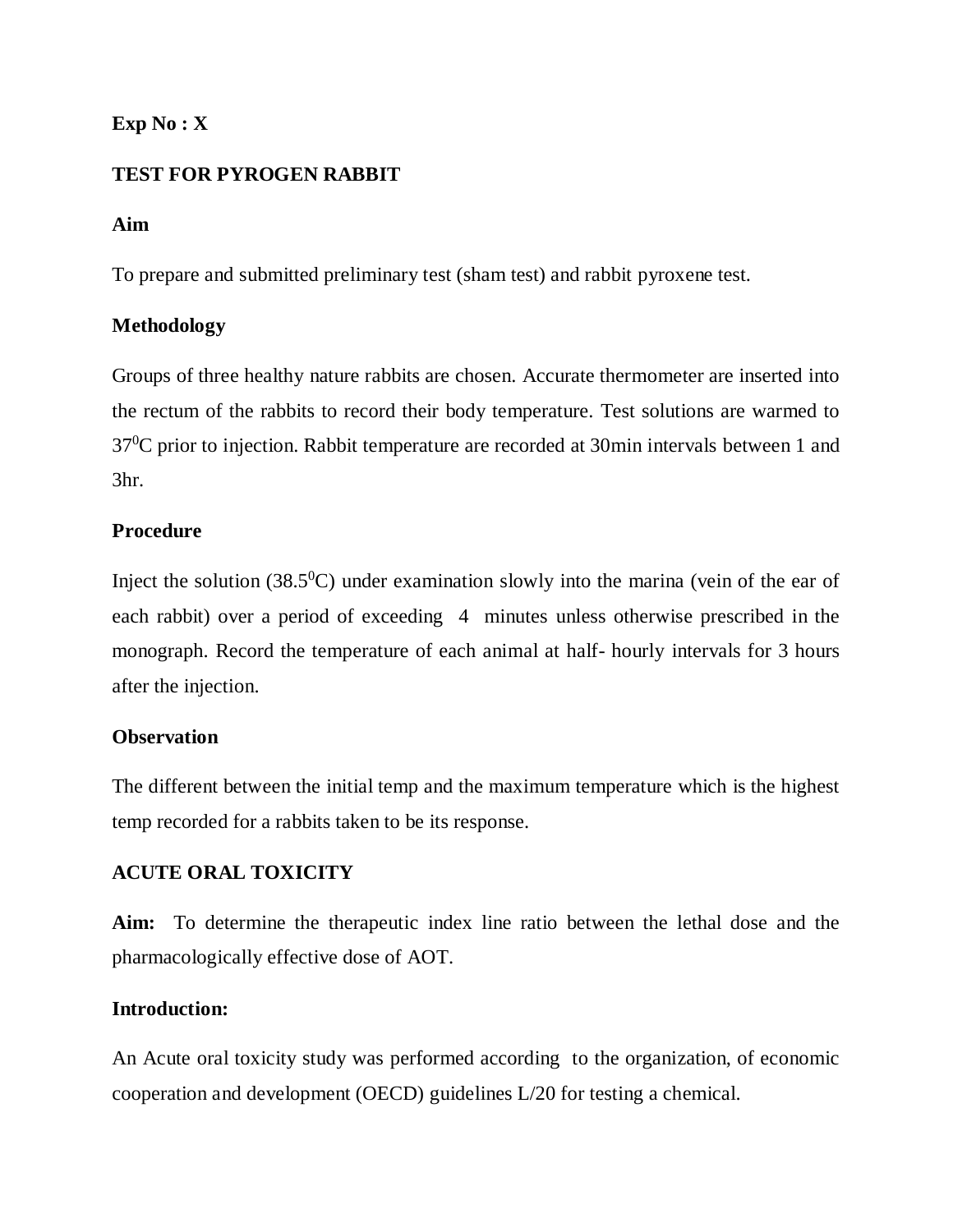- Five female rats were used
- A test suspension of 20% (200mg/ml) in purified water was orally admixture only once at a single dose of 2000mg/kg.

## **Principle:**

It is the principle of the test unit that, based on a step wise procedure with the minimum number of animals per step.

- Sufficient information is obtained on the actuate toxicity of the test substance or enable to its classification.
- Absence or presence if compound related mortality of the animals dosed at one step will determine the next step I.e.,
	- No further testing is needed
	- Dosing of three additional animals with same dose
	- Dosing of three additional animals at the next higher or lower dose level

## **Preparation of animals:**

The animals are randomly selected, marked to permit individual identification and kept in their cages for at least 5days prior to dosing to allow for acclimatization to the laboratory conditions.

## **Procedure:**

## **Administration if doses:**

The test substances is administered in a single dose by manage using a stomach tube or a suitable intubation canola

> • In the unusual circumstance that a single dose is not possible, the dose may be given in smaller fractions over a period not exceeding 24hrs.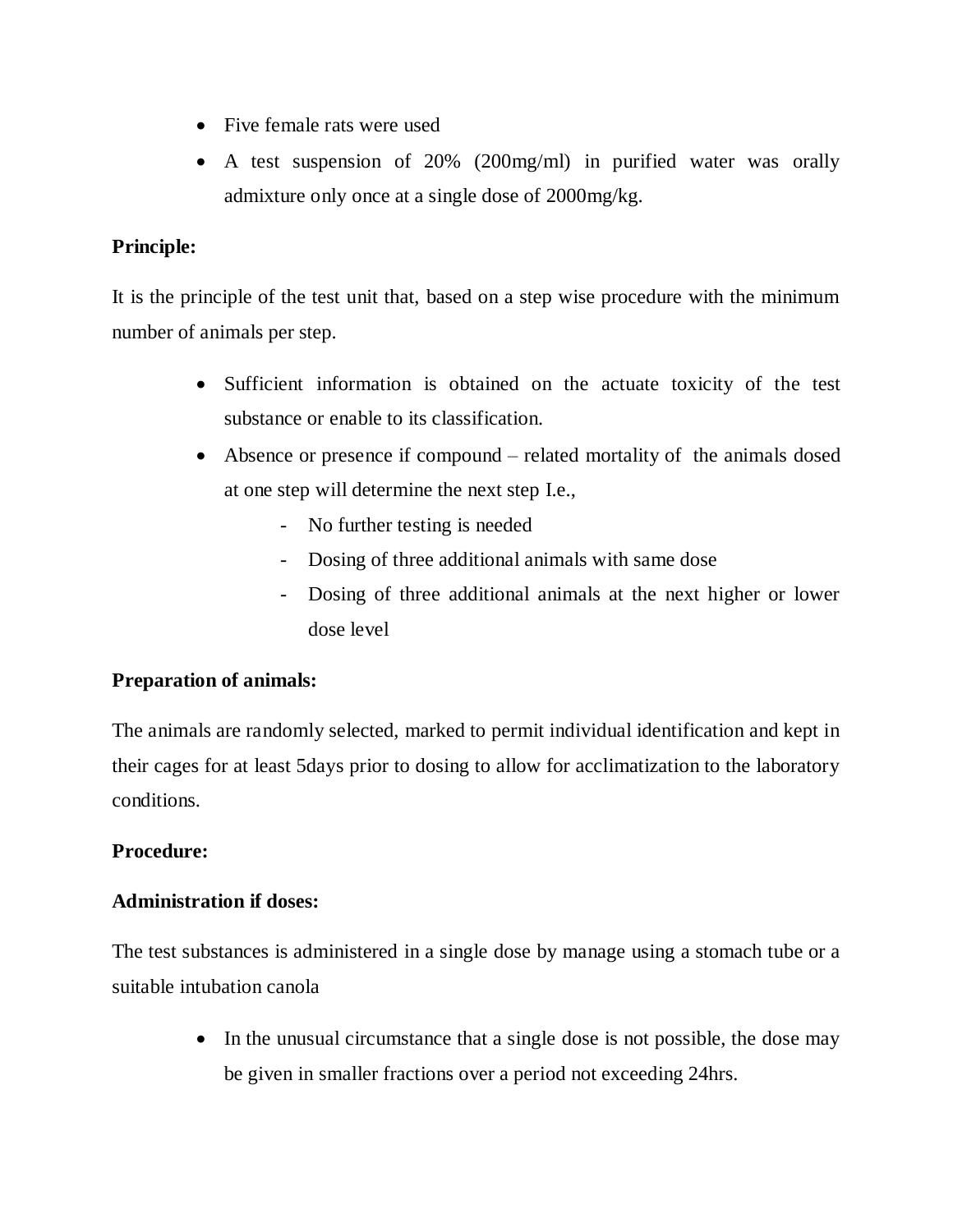Animals should be faster prior to dosing Ex: Rat, food but not water should, be with hold overnight.

## **Results:**

- Response data and ,dose level for each animal (I.e., animal shows, mortality, nature, severity).
- Tabulation of body weight and body changes.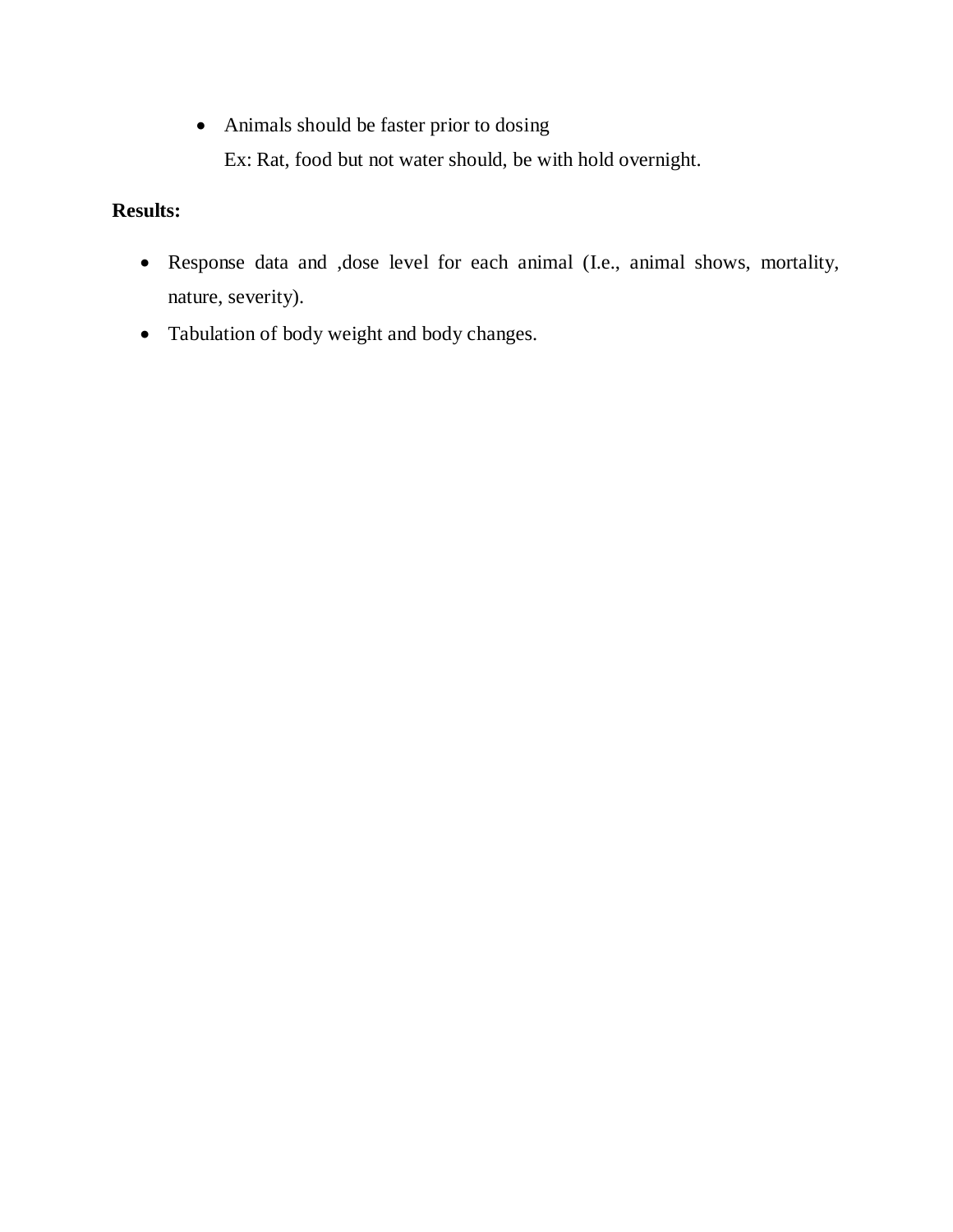## **Exp No : XI**

## **ACUTE SKIN IRRITATION**

#### **Aim:**

To perform the acute skin irritation

## **Principle:**

The test chemical to be tested is applied in a single dose to the skin of an experimental animal, untreated skin areas of the test animal serve as the control. The degree of irritation/ corrosion is read and scored as specified intervals. Animals showing continuening signs of serve distress and/or pain at any stage of the test should be humanely killed, and the test chemical assessed accordingly.

### **Procedure**

The test chemical should be applied to a dorsal/ flank (approximately  $6cm<sup>2</sup>$ ) of skin and covered with a gauze patch. In cases in which direct application is not possible (eg: liquids or some pastes) the test chemical should first be applied to the gauze patch, which is then applied to the skin. The patch should be loosely held in contact with the skin by means of a suitable semi- occlusive dressing for the duration of the exposure period . If the test chemical is applied to the patch, it should be attached to the skin in such a manner that there is good contact & uniform distribution of the test chemical on the skin. Liquid test ,chemicals are generally used undiluted. When testing solids, the test chemical should be diluted with the smallest amount if water (or another suitable vehicle) sufficient to ensure good skin contact. At the end of the exposure period, which is normally 4 hours, residual test chemical should be removed.

#### **Dose level:**

A dose of 0.5ml of liquid or 0.5g of solid or paste is applied to the site.

#### **Observation:**

The degree of irritation/ corrosion is read and scored at specified intervals.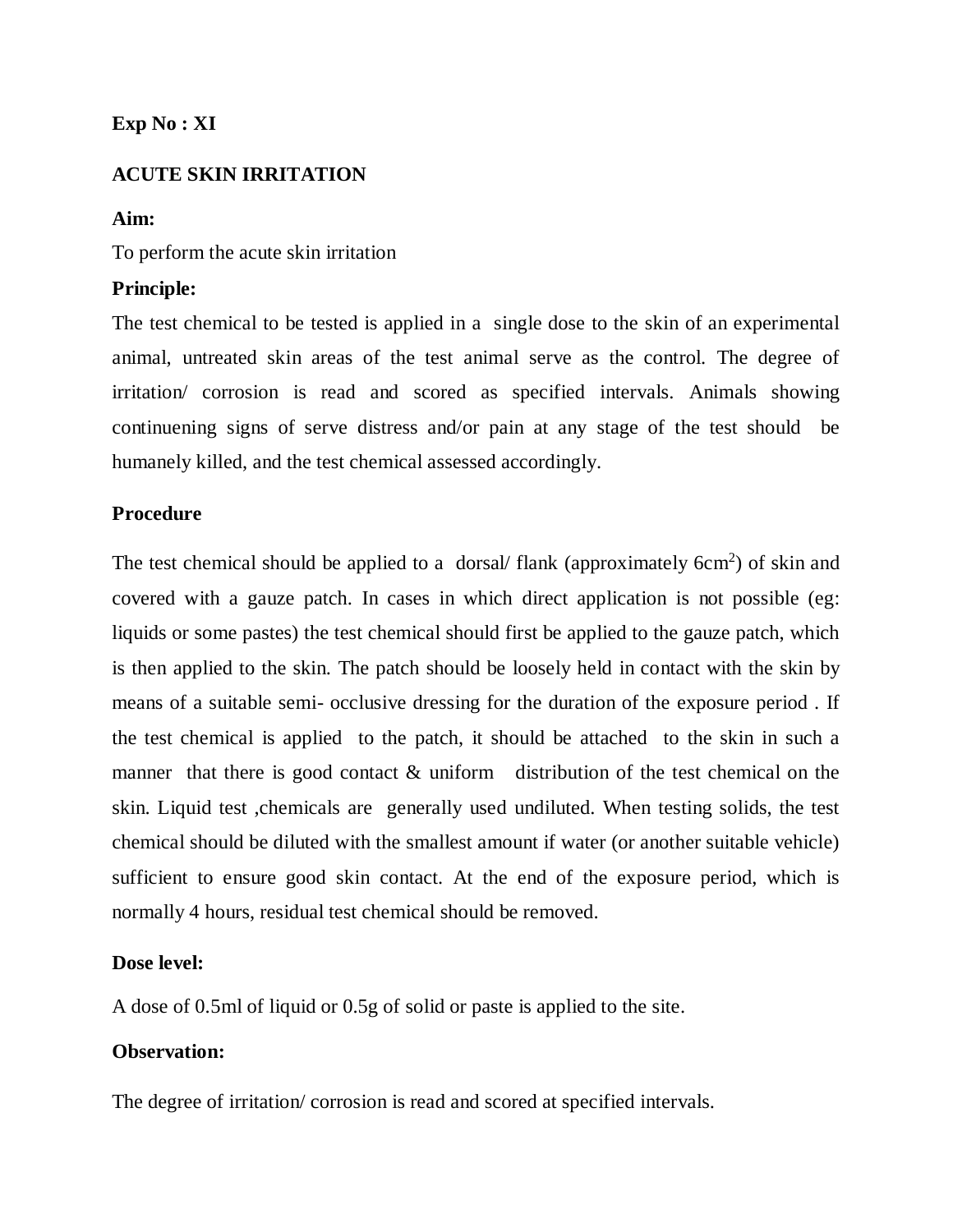## **Exp No : XII**

#### **ACUTE EYE IRRITATION TEST**

#### **Aim:**

To perform the acute eye irritation test.

#### **Methodology**

Following pretreatment with a systemic analgesic and induction of appropriate topical anesthesia, the substance to be tested is applied in a single dose of the eyes of the experimental animal the untreated eye serves as the control. The degrees of eye irritation/ corrosion is evaluated by scoring lesions of conjunctiva, cornea, and its at specific intervals.

#### **Procedure**

Sixty minutes prior to test substances application TSA, baprenorophine 0.01mg/kg is administered by subcutaneous injection (sc) to provide a therapeutic level of system analgesia. Five minutes prior to TSA, one (or) two drops of a topical ocular anesthetic Ex- 0.5% proparacaine hcl.

In order to avoid possible interference with the study, a topical anesthetic that does not contain preservations is recommended. The eye of each animal that is not treated with test articles but which is treated with topical anesthetics serves as a control. If the test substance in anticipated to cause significant pain and distress if should not normally be tested in vivo. However in case of doubt (or) where testing in necessary consideration should be given to additional applications of the topical anesthetic at 5 minutes intervals prior to TSA. If an animal shows signs of pain and distress during the study a recue dose of buprenophine 0.03mg/kg would be given immediately and repeated as often as every 8 hours. Melocicam 0.5mg/kg sc would be administered every 24 hrs injection with recue dose of buprenorphine but not until at least 8 hours.